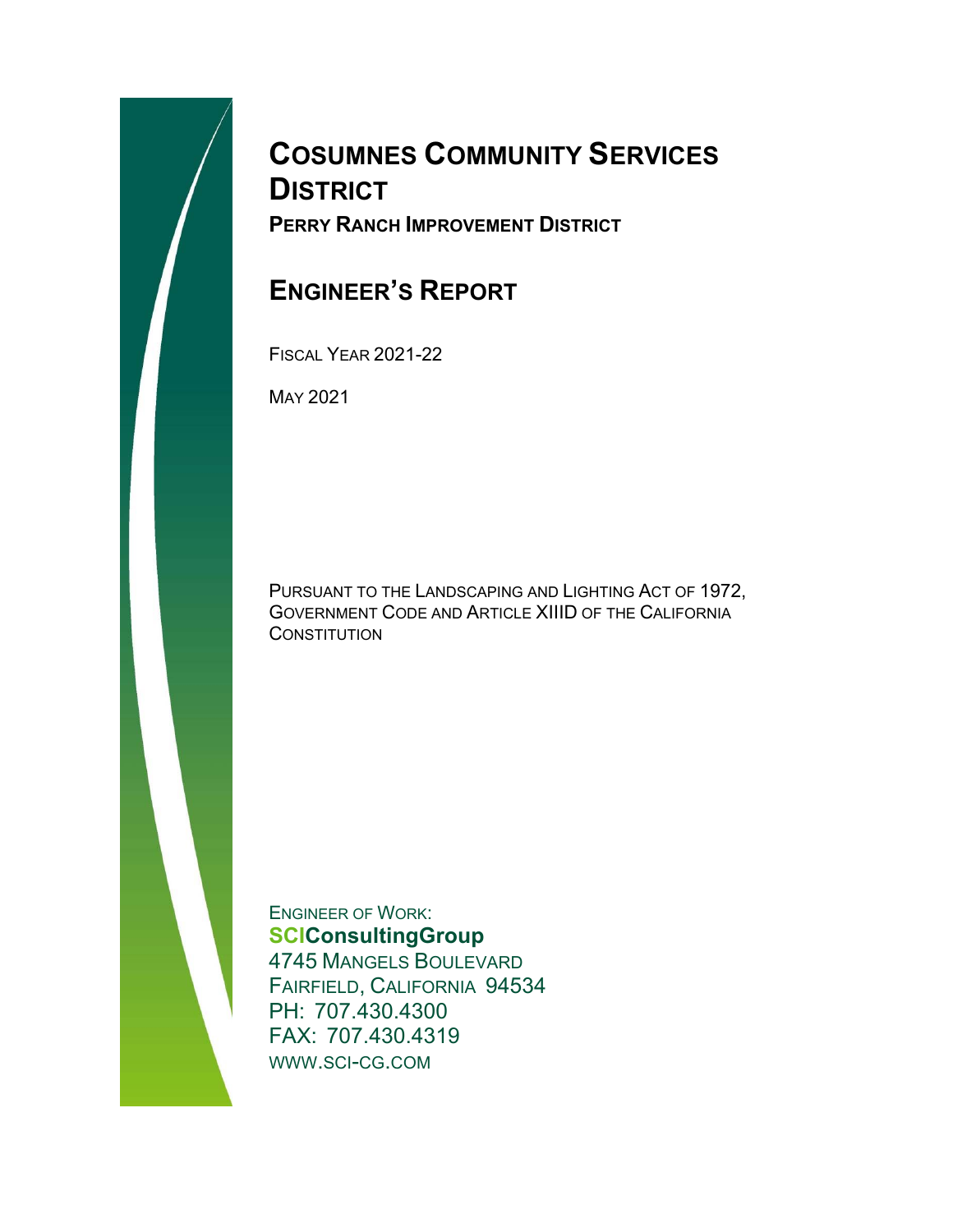(THIS PAGE INTENTIONALLY LEFT BLANK)

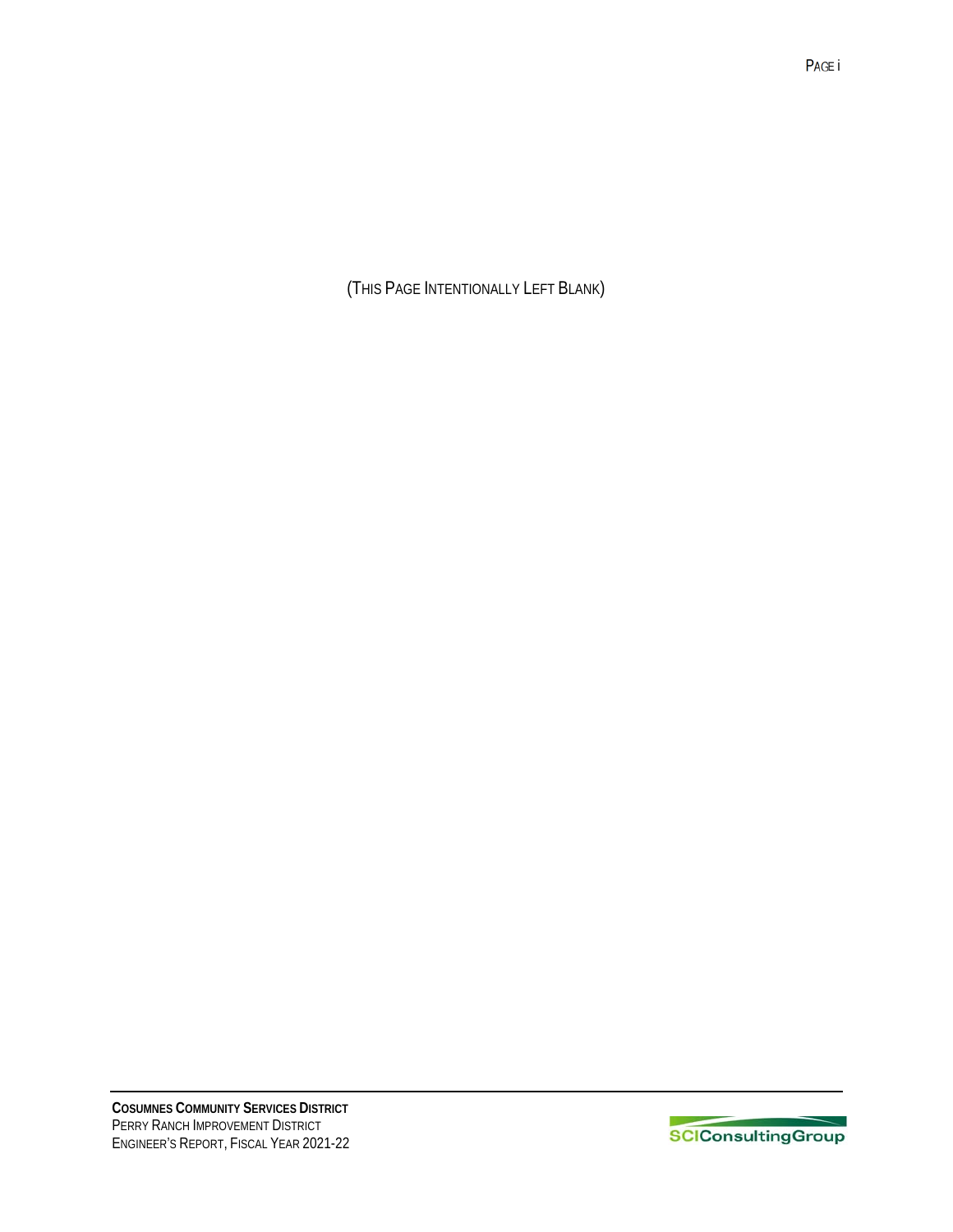# **COSUMNES COMMUNITY SERVICES DISTRICT**

#### **BOARD OF DIRECTORS**

Jim Luttrell, President Jaclyn Moreno, Vice President Gil Albiani, Director Rod Brewer, Director Orlando Fuentes, Director

#### **ACTING GENERAL MANAGER** Joshua Green

#### **ASSESSMENT ENGINEER**

SCI Consulting Group Lead Assessment Engineer, John Bliss, M.Eng., P.E.

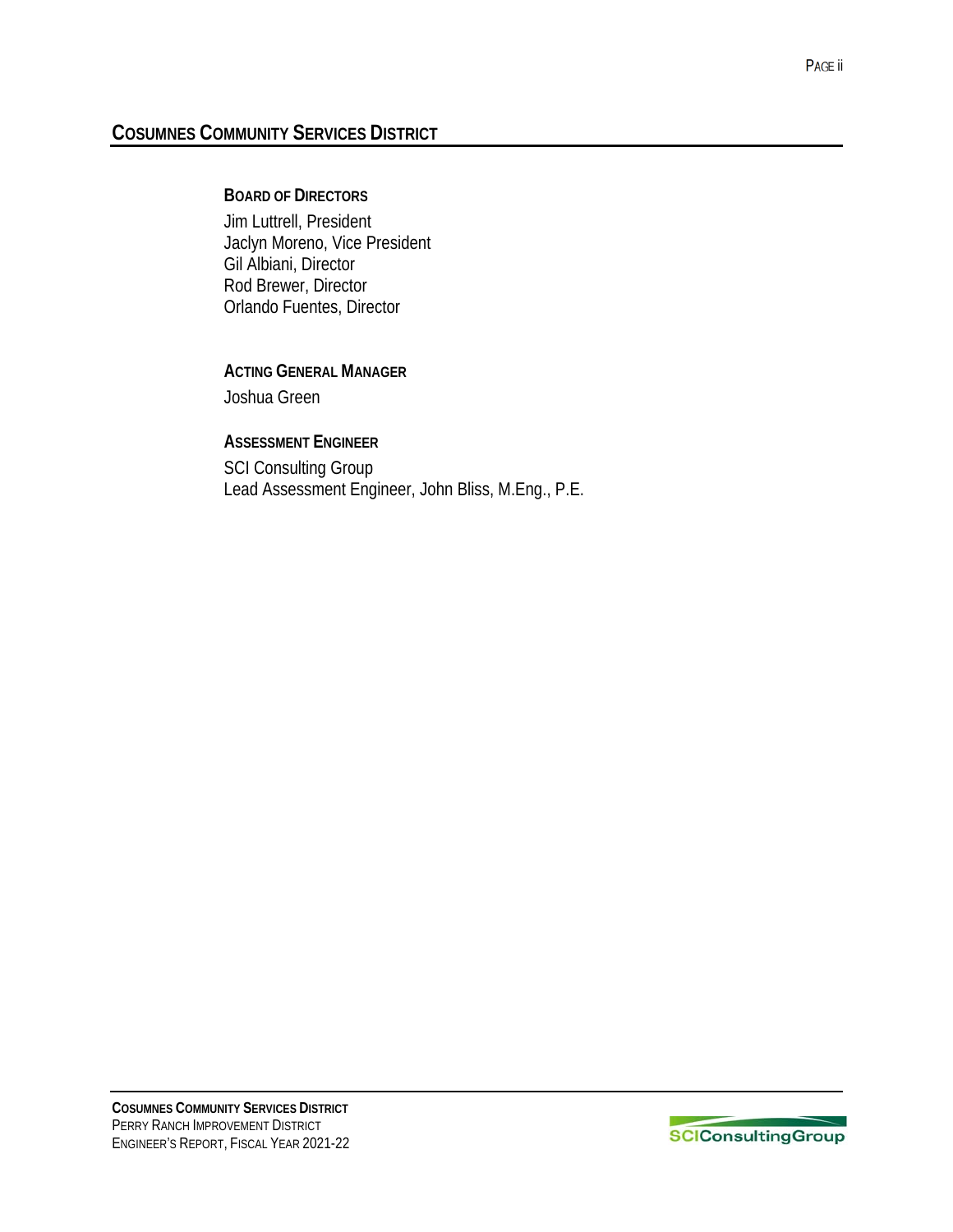(THIS PAGE INTENTIONALLY LEFT BLANK)

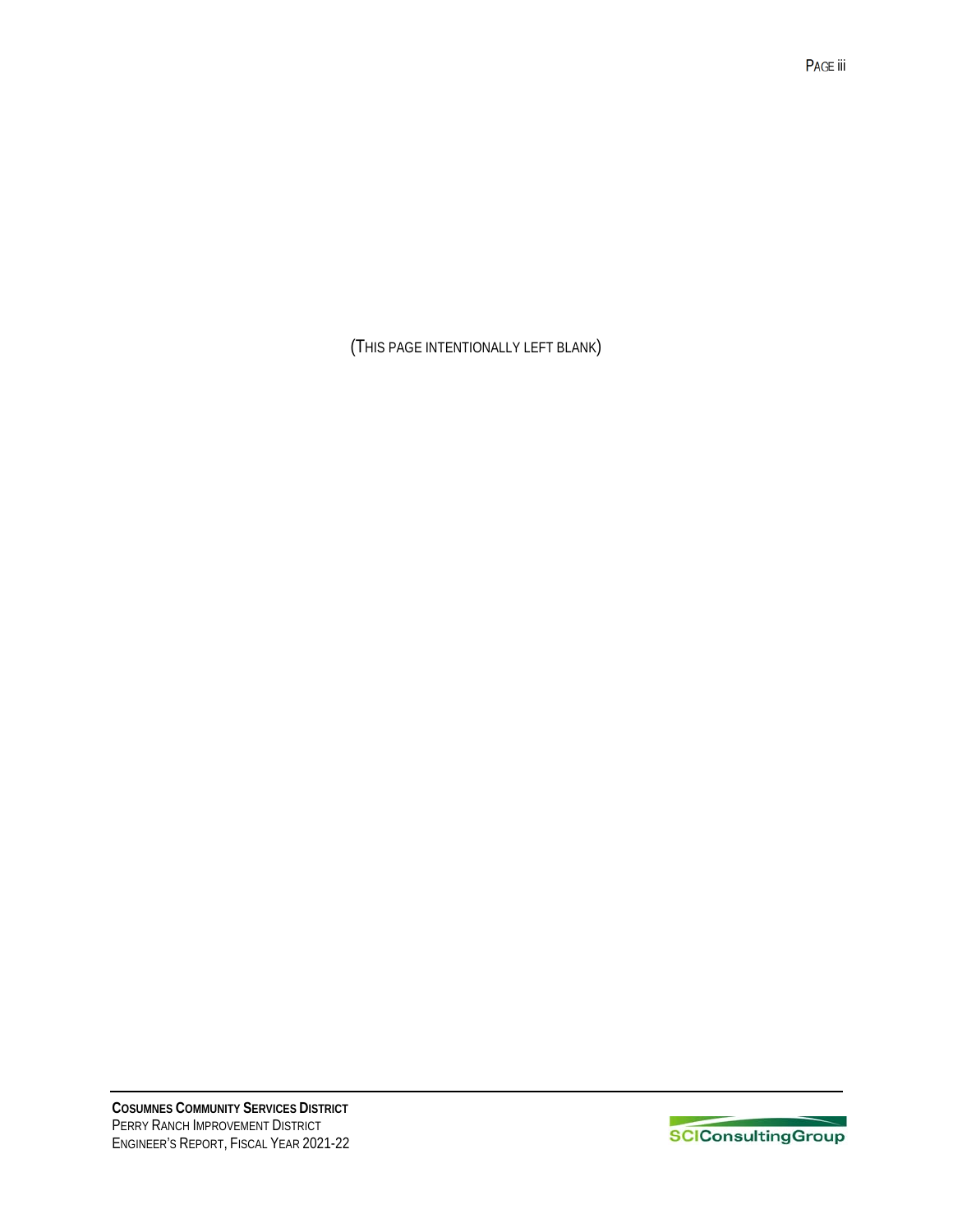# **TABLE OF CONTENTS**

| CALCULATING GENERAL BENEFIT AND SPECIAL BENEFIT PAID FROM OTHER FUNDS 12<br>ASSESSMENT FUNDS MUST BE EXPENDED WITHIN THE IMPROVEMENT DISTRICT AREA 19 |  |
|-------------------------------------------------------------------------------------------------------------------------------------------------------|--|
|                                                                                                                                                       |  |
|                                                                                                                                                       |  |
|                                                                                                                                                       |  |

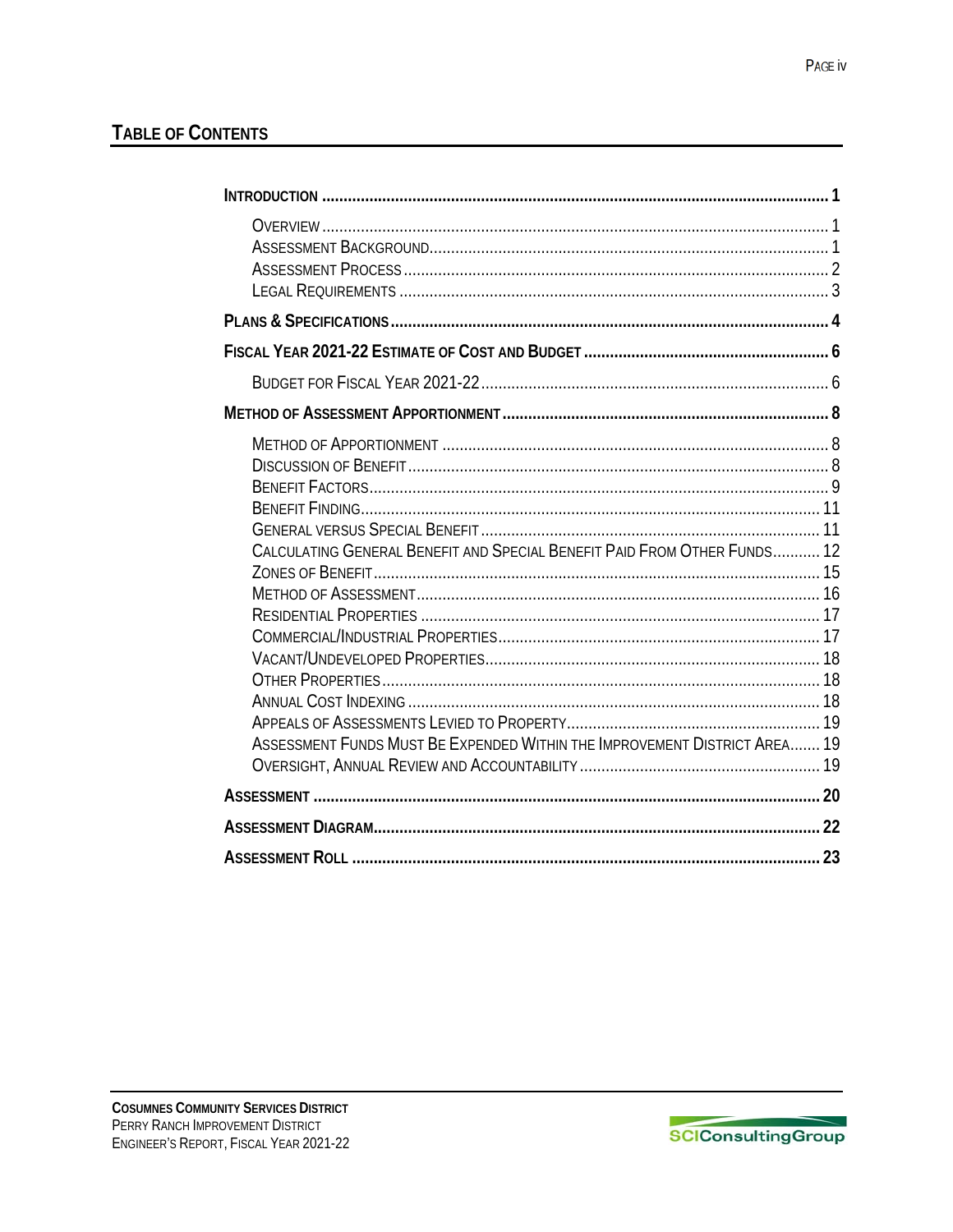# **LIST OF TABLES**

| TABLE 2 - SUMMARY COST ESTIMATE FOR PARK DISTRICT INCLUDING MAINTENANCE & |  |
|---------------------------------------------------------------------------|--|
|                                                                           |  |

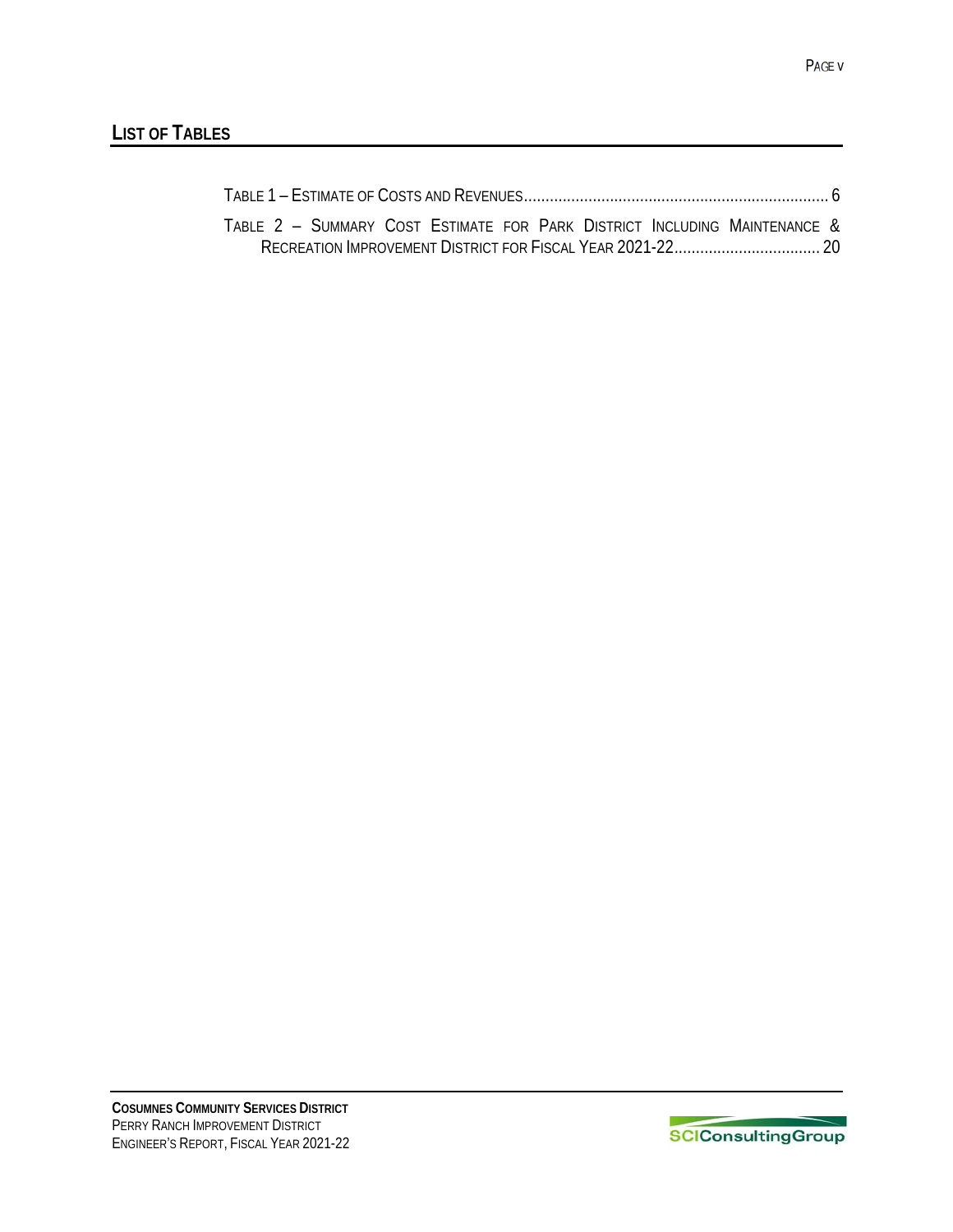### **OVERVIEW**

The Cosumnes Community Services District ("District") is a public agency that is responsible for operating and maintaining parks, creeks, streams, open spaces, recreation facilities and recreation programs within its jurisdictional service area. The District's service area for its parks and recreation services encompasses the City of Elk Grove and the unincorporated areas in Sacramento County east, west and south of the City. In addition, the District provides fire and emergency medical services to its park service area, plus the City of Galt.

The District's parks do not receive any revenues from property taxes. In 1994, the District formed a benefit assessment district, the District Wide Landscape and Lighting Assessment District, with 13 benefit zones, to provide funding for the creation, maintenance, improvement and servicing of local parks and recreation facilities within its park service areas. This Assessment District, which was established prior to the approval of Proposition 218 in 1996, was reconfirmed and continued in an assessment ballot proceeding conducted in 1997.

### **ASSESSMENT BACKGROUND**

The District is primarily funded by the assessment described above. The Elk Grove/West Vineyard Benefit Zone 3 includes thirteen parks, namely, Amundson, Arcadian Village, Fales, Gage, Hrepich, Jones Family, Jordan Family, Karamanos, Lombardi, MacDonald, Perry, Rau, and Sheldon Place. Over the years, operational costs, including utility costs, increased.

Over time, expenses exceeded revenues in Benefit Zone 3, and in 2017 the District conducted a public opinion survey proposing a funding measure for all the properties in this zone to address this shortfall. The survey indicated a proposed funding measure did not have enough support from the property owners to pass, so the District declined to proceed with a ballot measure at that time.

Subsequently, property owners in the area around Perry Park, known as Perry Ranch, approached District staff about the possibility of initiating a funding measure for just their area, to improve Perry Park and the streetscapes on Calvine and Waterman Roads. In response, in early 2019 the District conducted a survey proposing a funding measure just for Perry Ranch and the local streetscapes on Calvine and Waterman Roads, and the survey indicated the property owners in this area would support such a funding measure.

The purpose of the Perry Ranch Improvement District funding measure, which is in addition to the District-wide assessment described above, is to increase the level of service by making improvements to Perry Park and the streetscapes on Calvine and Waterman Roads, as described in more detail below.

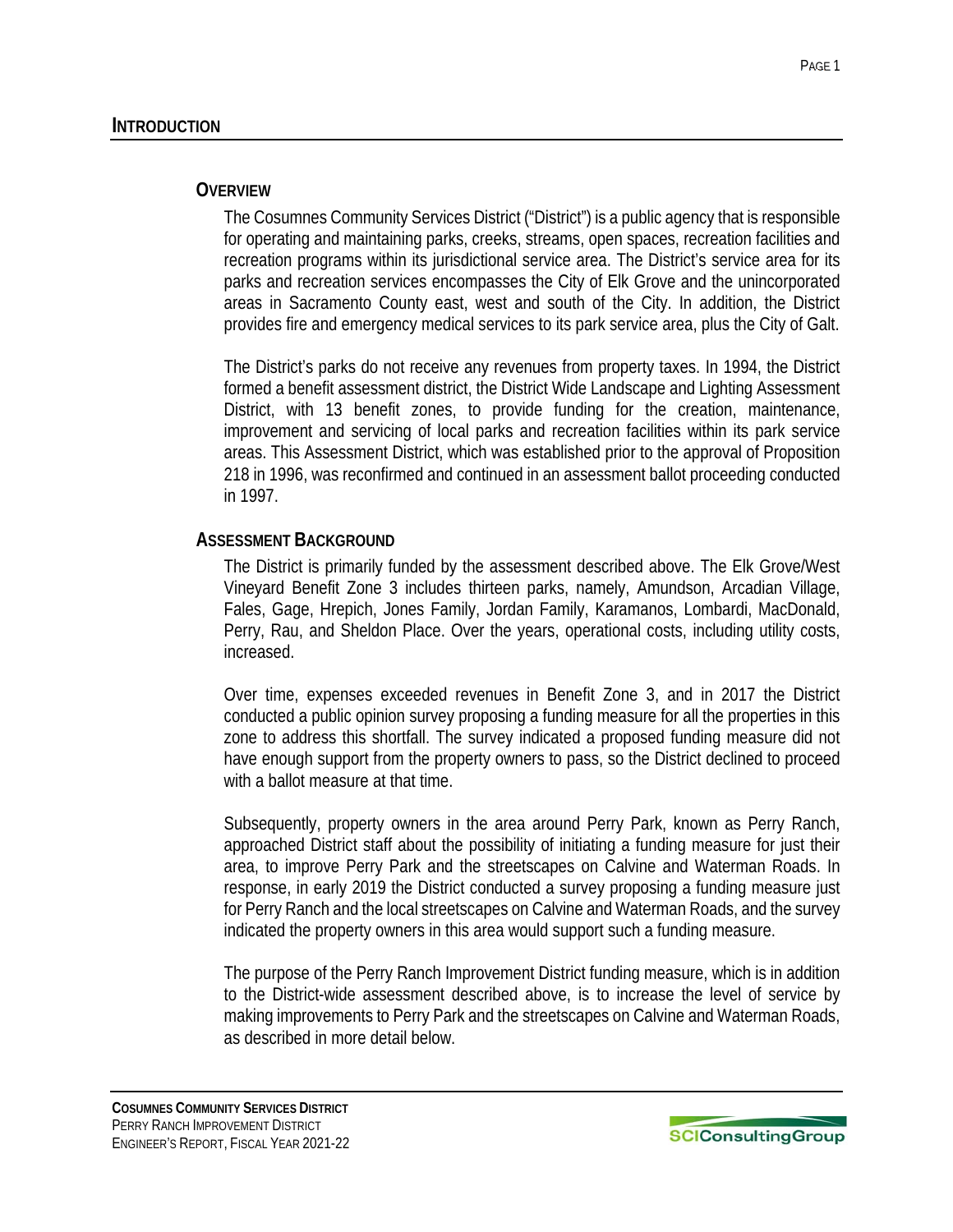If the funding from the assessment had not been approved, the District would have been forced to reduce park maintenance and postpone facilities upgrades, resulting in a continuing deterioration of park maintenance and facilities.

#### **ASSESSMENT PROCESS**

On April 17, 2019 the Cosumnes Community Services District Board of Directors by Resolution called for an assessment ballot proceeding and public hearing on the proposed establishment of the Perry Ranch Improvement District.

On May 1, 2019 a notice of assessment and assessment ballot was mailed to property owners with proposed assessments within the area of the Improvement District. Such notice included descriptions of the proposed assessments and the improvements and services the assessments would fund as well as an explanation of the method of voting on the assessments. Each notice also included a ballot upon which the property owner could mark his or her approval or disapproval of the proposed assessments.

After the ballots were mailed to property owners in the Assessment District, a minimum 45 day time period was provided for the return of the assessment ballots. Following this 45-day time period, a public hearing was held for the purpose of allowing public testimony regarding the assessments. The Public Hearing was held June 19, 2019. At the Public Hearing, the public had the opportunity to speak on the issue, voice any concerns or protests, and obtain further information about the assessments.

Tabulation of the returned ballots began after the close of the Public Hearing. It was determined at the June 19, 2019 Board meeting that the assessment ballots submitted in opposition to the assessments did not exceed the assessment ballots submitted in favor of the assessments (each ballot is weighted by the proportional financial obligation of the property for which the ballot is submitted).

As a result, the Board gained the authority to approve the levy of the assessments for Fiscal Year 2019-20 and future years. The Board took action, by a Resolution passed on June 19, 2019, to approve the first year levy of the assessments for Fiscal Year 2019-20. The authority granted by the ballot proceeding includes an annual adjustment in the assessment levies equal to the annual change in the Consumer Price Index for the San Francisco Bay Area.

The assessments may be continued in future years by a majority vote of the Board. This annual assessment continuation process requires the creation of a budget for the upcoming fiscal year, an updated assessment roll listing all parcels and their assessments for the upcoming fiscal year, preparation of an updated Engineer's Report, a noticed public meeting at which the Engineer's Report would be preliminarily approved, publication in a local newspaper of the Board's intent to continue the assessment, and a noticed public hearing prior to the Board's decision on continuing the assessments.

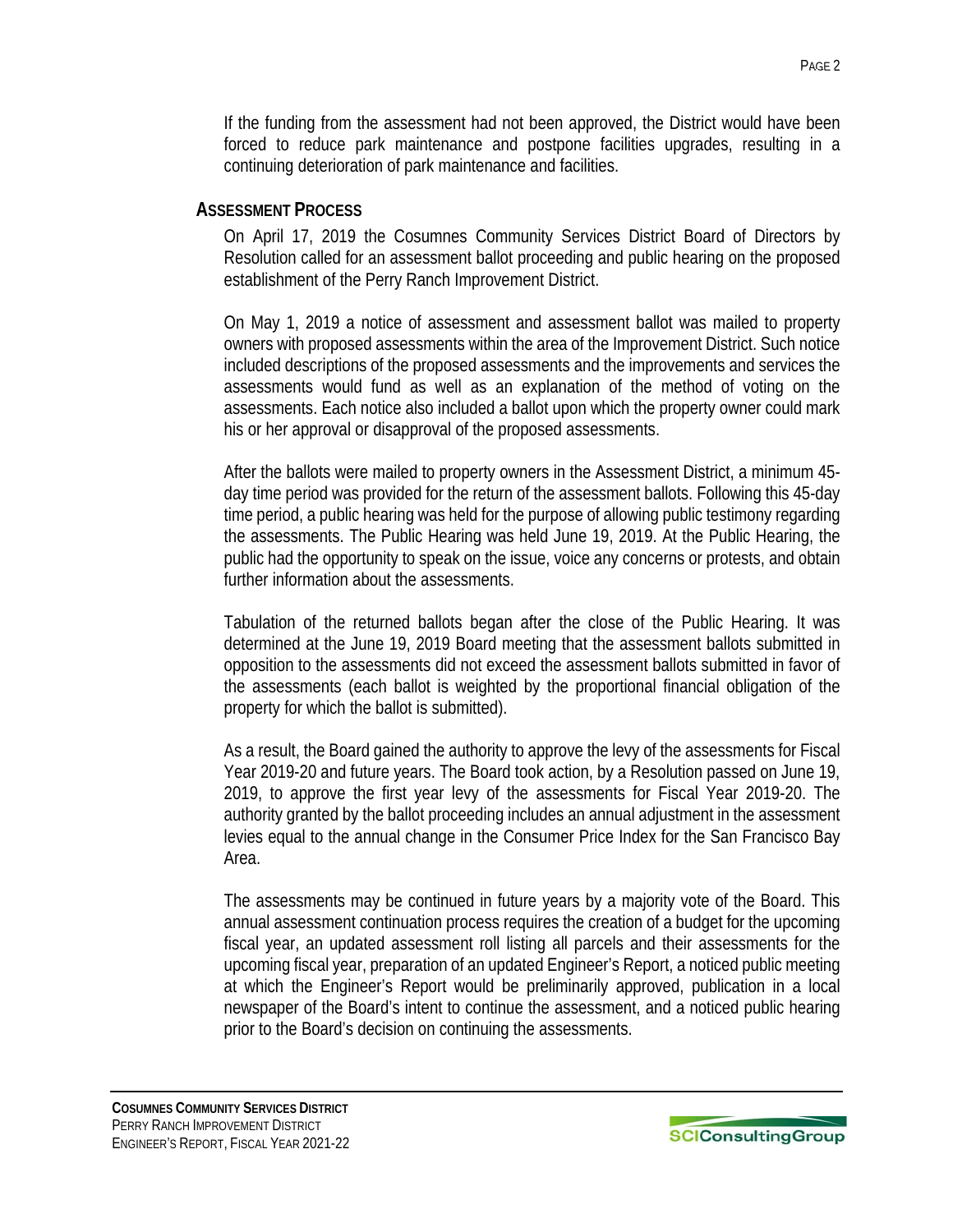This Engineer's Report ("Report") describes the Improvement District, the Improvement District Boundaries, a description of the Improvements to be installed and maintained, and the assessments for Fiscal Year 2021-22. The assessments are based on the estimated cost to operate, maintain and service the parks, recreation areas, recreation facilities and other public lands owned by the District (the "Improvements"). The assessments are also based on the direct and special benefit to properties within the Improvement District.

If the Board approves this Engineer's Report and the assessments by resolution, a notice of public hearing must be published in a local paper at least 10 days prior to the date of the public hearing. The resolution preliminarily approving the Engineer's Report and establishing the date for a public hearing is used for this notice.

Following the minimum 10-day time period after publishing the notice, a public hearing will be held for the purpose of allowing public testimony about the continuation of the assessments. This hearing is currently scheduled for June 2, 2021. At this hearing, the Board will consider approval of a resolution confirming the assessments for Fiscal Year 2021-22. If the assessments are so confirmed and approved, the levies will be submitted to the County Auditor/Controller for inclusion on the property tax roll for Fiscal Year 2021-22.

# **LEGAL REQUIREMENTS**

### **PROPOSITION 218**

This assessment must comply with Proposition 218, "The Right to Vote on Taxes Act," which was approved by the voters of California on November 6, 1996, and is now codified as Articles XIIIC and XIIID of the California Constitution. Article XIIID, Section 4 provides for benefit assessments to be levied to fund the cost of providing services, improvements, as well as maintenance and operation expenses to a public improvement which provide special benefits to the assessed property.

Proposition 218 describes a number of important requirements, including property-owner balloting, for the imposition, increase and extension of assessments, and these requirements were satisfied by the process used to establish this assessment.

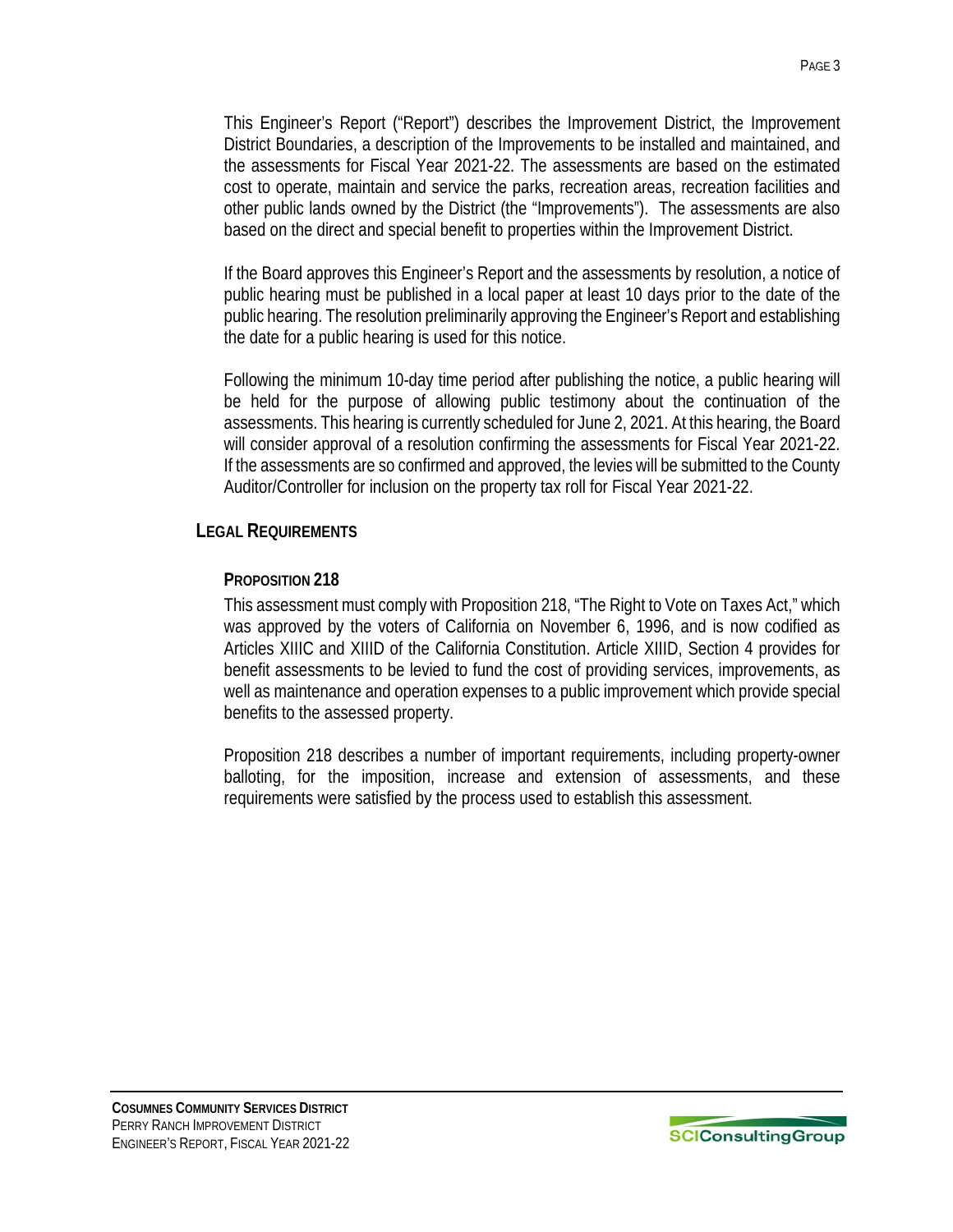## **PLANS & SPECIFICATIONS**

The Cosumnes Community Services District maintains park facilities in locations throughout its boundaries, including Perry Park in the Perry Ranch area. The work and Improvements to be undertaken by the Cosumnes Community Services District's Perry Ranch Improvement District and the cost thereof paid from the levy of the annual Assessment provide special benefit to Assessor Parcels within the Improvement District as defined in the Method of Assessment herein. In addition to the definitions provided by the Landscaping and Lighting Act of 1972, (the "Act") the work and Improvements are generally described as follows:

The installation, maintenance and servicing of public recreational facilities and improvements, may include, but are not limited to, turf and play areas, landscaping, ground cover, shrubs and trees, irrigation systems, drainage systems, lighting, fencing, entry monuments, basketball courts, tennis courts, other recreational facilities, graffiti removal and repainting, and labor, materials, supplies, utilities and equipment, as applicable, at each of the locations owned, operated or maintained by the Cosumnes Community Services District within the Improvement District boundaries. For a list of the Improvements which are initially planned, see the following page.

As applied herein, "Installation" means the construction of the Improvements, including, but not limited to, land preparation (such as grading, leveling, cutting and filling), sod, landscaping, irrigation systems, parking lots, sidewalks and drainage, lights, playground equipment, play courts, playing fields, recreational facilities and public restrooms.

"Maintenance" means the furnishing of services and materials for the ordinary and usual maintenance, operation and servicing of any Improvement, including repair, removal or replacement of all or any part of any Improvement; providing for the life, growth, health, and beauty of landscaping, including cultivation, irrigation, trimming, spraying, fertilizing, or treating for disease or injury; the removal of trimmings, rubbish, debris, and other solid waste, and the cleaning, sandblasting, and painting of walls and other Improvements to remove or cover graffiti.

"Servicing" means the furnishing of electric current, or energy, gas or other illuminating agent for any public lighting facilities or for the lighting or operation of any other Improvements; or water for the irrigation of any landscaping, the operation of any fountains, or the maintenance of any other Improvements.

Incidental expenses include all of the following: (a) The costs of preparation of the report, including plans, specifications, estimates, diagram, and assessment; (b) the costs of printing, advertising, and the giving of published, posted, and mailed notices; (c) compensation payable to the County for collection of assessments; (d) compensation of any engineer or attorney employed to render services in proceedings pursuant to this part; (e) any other expenses incidental to the construction, installation, or maintenance and servicing

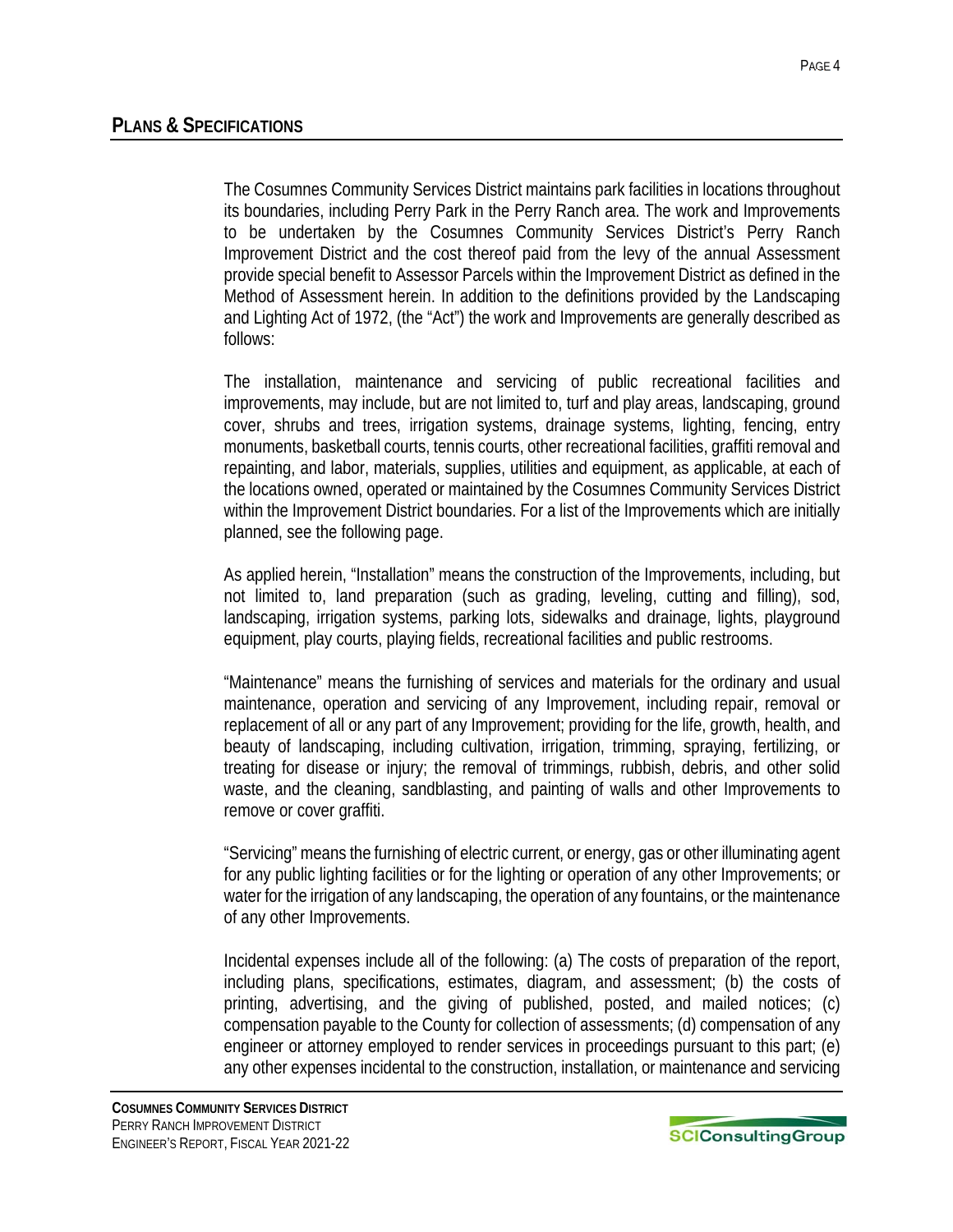of the Improvements; (f) any expenses incidental to the issuance of bonds or notes pursuant to Streets & Highways Code Section 22662.5; and (g) costs associated with any elections held for the approval of a new or increased assessment (Streets & Highways Code §22526).

The assessment proceeds will be exclusively used for Improvements within the Improvement District plus incidental expenses. If the funding measure passes, the District will meet with area residents before finalizing development plans for the undeveloped section of the park. Projects initially identified to be accomplished with the assessment proceeds include:

- **Improved park maintenance**
- **Increased water and mowing**
- Addition of plants and mulch in shrub beds
- Replacement of picnic table and bench
- **Improved maintenance of streetscapes on Calvine Road and Waterman Road**
- Addition of the following features over time:
	- o New playground equipment
	- o Adult fitness area
	- o Barbeque and picnic area

See the Appendix for a complete list of Improvements and estimated costs.

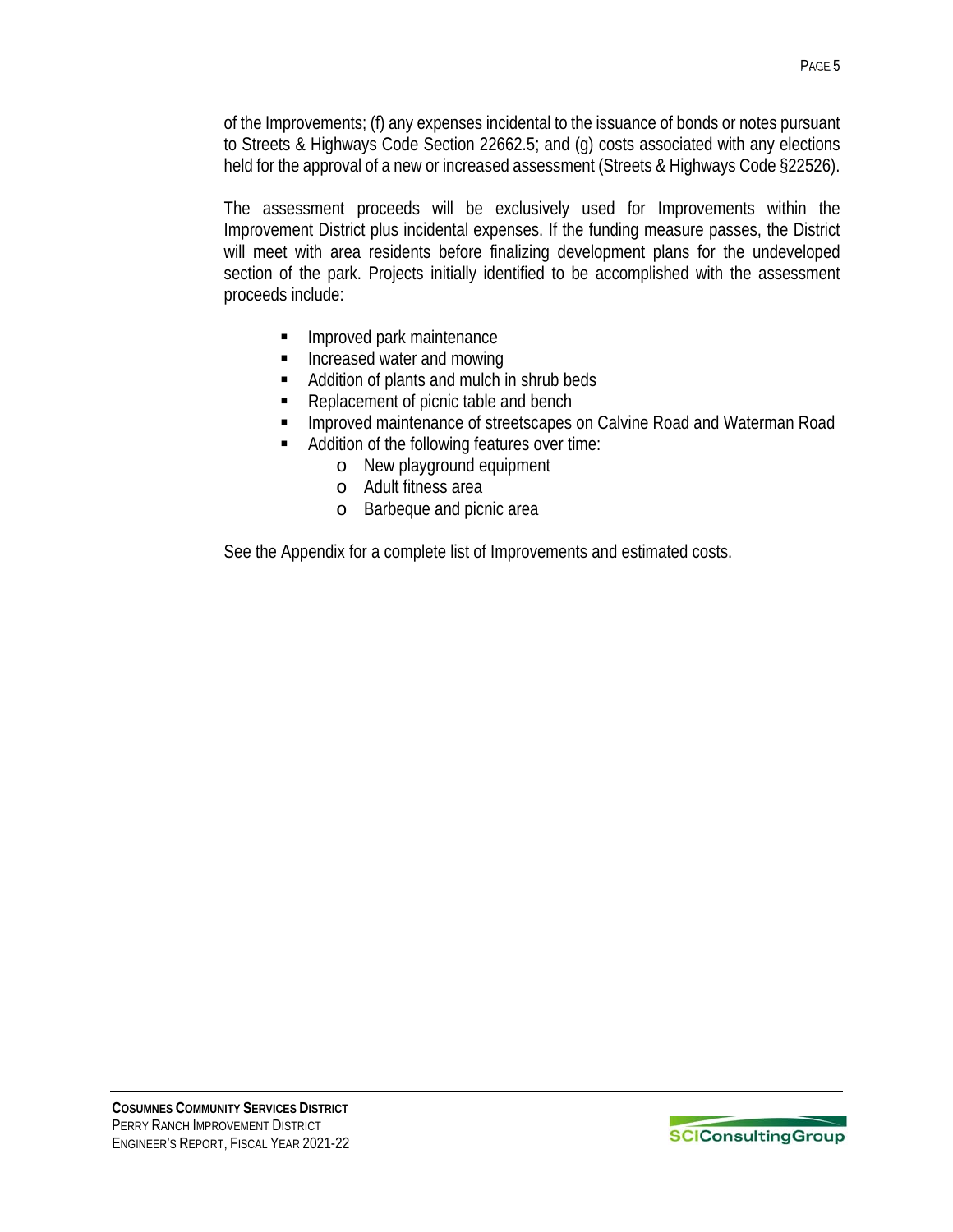# **FISCAL YEAR 2021-22 ESTIMATE OF COST AND BUDGET**

# **BUDGET FOR FISCAL YEAR 2021-22**

The following budget shows the cost of the Improvements that would be funded by the Improvement District in Fiscal Year 2021-22.

### **Table 1 – Estimate of Costs and Revenues**

|                                                                                                                     |             | Total<br><b>Budget</b> |
|---------------------------------------------------------------------------------------------------------------------|-------------|------------------------|
| Installation, Maintenance & Servicing Costs                                                                         |             |                        |
| Improvements                                                                                                        |             |                        |
| Capital improvements<br>Operating transfers                                                                         |             | \$0<br>\$19,667        |
| Services and supplies and other maintenance <sup>1</sup>                                                            |             | \$2,040                |
| Total for Installation, Maintenance and Servicing                                                                   |             | \$21,707               |
| Amount to/from Reserve                                                                                              |             | \$43,817               |
| Total Improvements                                                                                                  |             | \$65,524               |
| Curbs, gutters, drainage, streets                                                                                   |             | \$10,882               |
| Less:<br>Contributions which can fund general benefit and/or benefit to properties outside the District<br>Interest |             | \$10,882<br>\$16       |
| Total Improvement District Budget <sup>3</sup><br>(Net Amount to be Assessed)                                       |             | \$65,508               |
|                                                                                                                     |             |                        |
| <b>Budget Allocation to Property</b><br><b>Total Assessment Budget</b>                                              |             | \$65,508               |
| <b>Assessment Contribution</b>                                                                                      | <b>EDUs</b> | Effective EDUs         |
| Number of benefit units In Benefit Zone A                                                                           | 469.3       | 469.3                  |
| Number of benefit units In Benefit Zone B<br>Number of benefit units In Benefit Zone C                              | 12          | 13.2<br>157.2          |
| Total number of benefit units                                                                                       | 165.5       | 639.7                  |
| Assessment per Equivalent Dwelling Unit in Zone A <sup>4</sup>                                                      |             | \$102.40               |
| Assessment per Equivalent Dwelling Unit in Zone B <sup>4</sup>                                                      |             | \$112.64               |
| Assessment per Equivalent Dwelling Unit in Zone C <sup>4</sup>                                                      |             | \$97.28                |
|                                                                                                                     |             |                        |

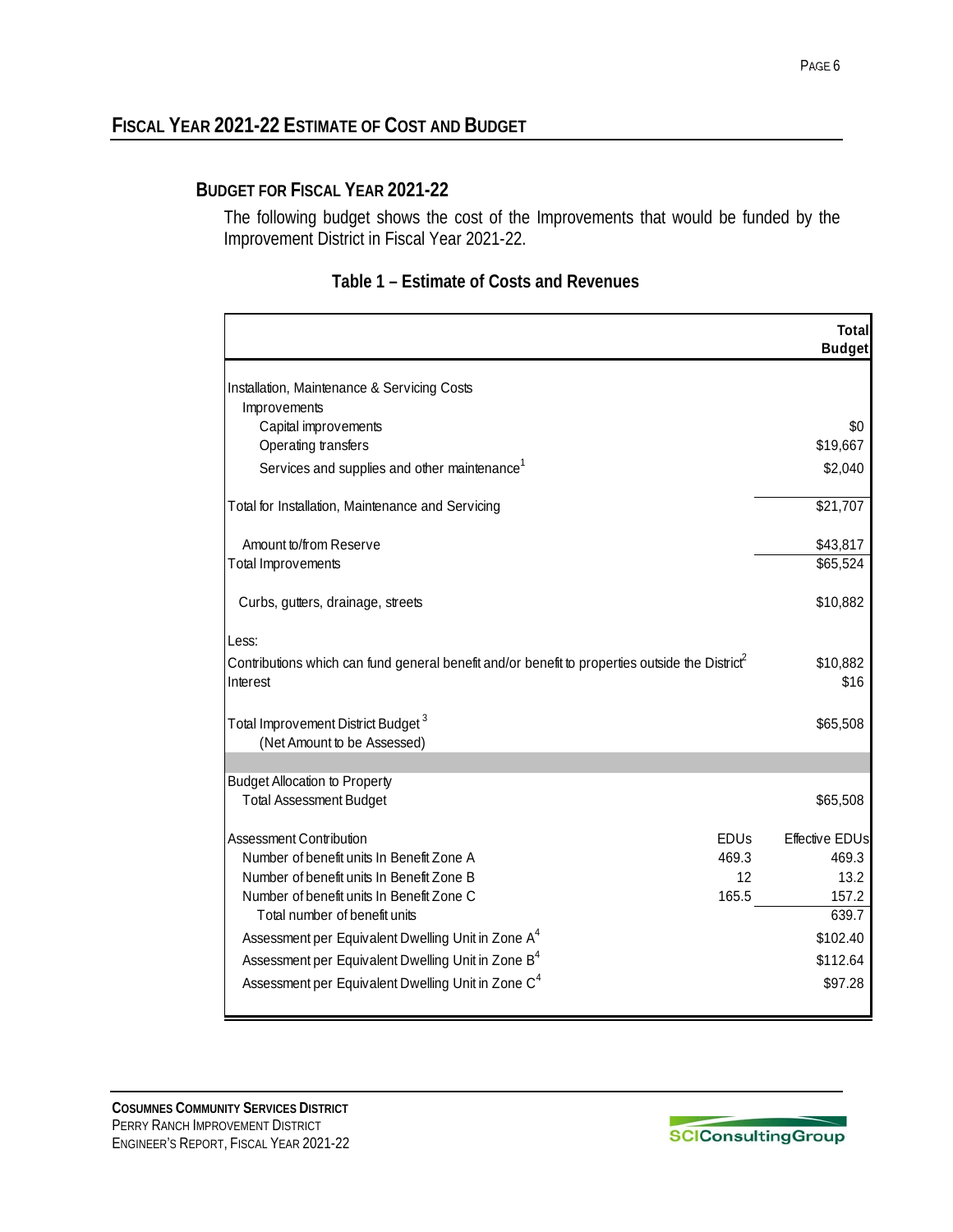# **NOTES TO ESTIMATE OF COSTS:**

- 1. Estimated Fiscal Year 2021-22 incidental costs include assessment administration, county charges for inclusion of assessments on property tax bills and other incidental costs.
- 2. As determined in the following section, at least 12.0% of the cost of Improvements must be funded from sources other than the assessments to cover any general benefits and/or benefit to properties outside the Improvement District from the Improvements. Therefore, out of the total cost of Improvements of \$65,524 there must be contributions of at least \$7,863 from sources other than the assessments. There are contributions from sources other than the assessment of \$10,898 which more than covers any general benefits from the Improvements.
- 3. The Act requires that proceeds from the assessments must be deposited into a special fund that has been set up for the revenues and expenditures of the Improvement District. Moreover, funds raised by the assessment shall be used only for the purposes stated within this Report. Any balance remaining at the end of the Fiscal Year, June 30, must be carried over to the next Fiscal Year. The District may also establish a reserve fund for contingencies and special projects as well as a capital improvement fund for accumulating funds for larger capital improvement projects or capital renovation needs. Any remaining balance would either be placed in the reserve fund, the capital improvement fund, or would be used to reduce future years' assessments.
- 4. The rate shown here is for a single family home or its equivalent. For the definition of the term EDU and rates for other types of property, see the section titled, "Method of Assessment" and the sections following it in this report.

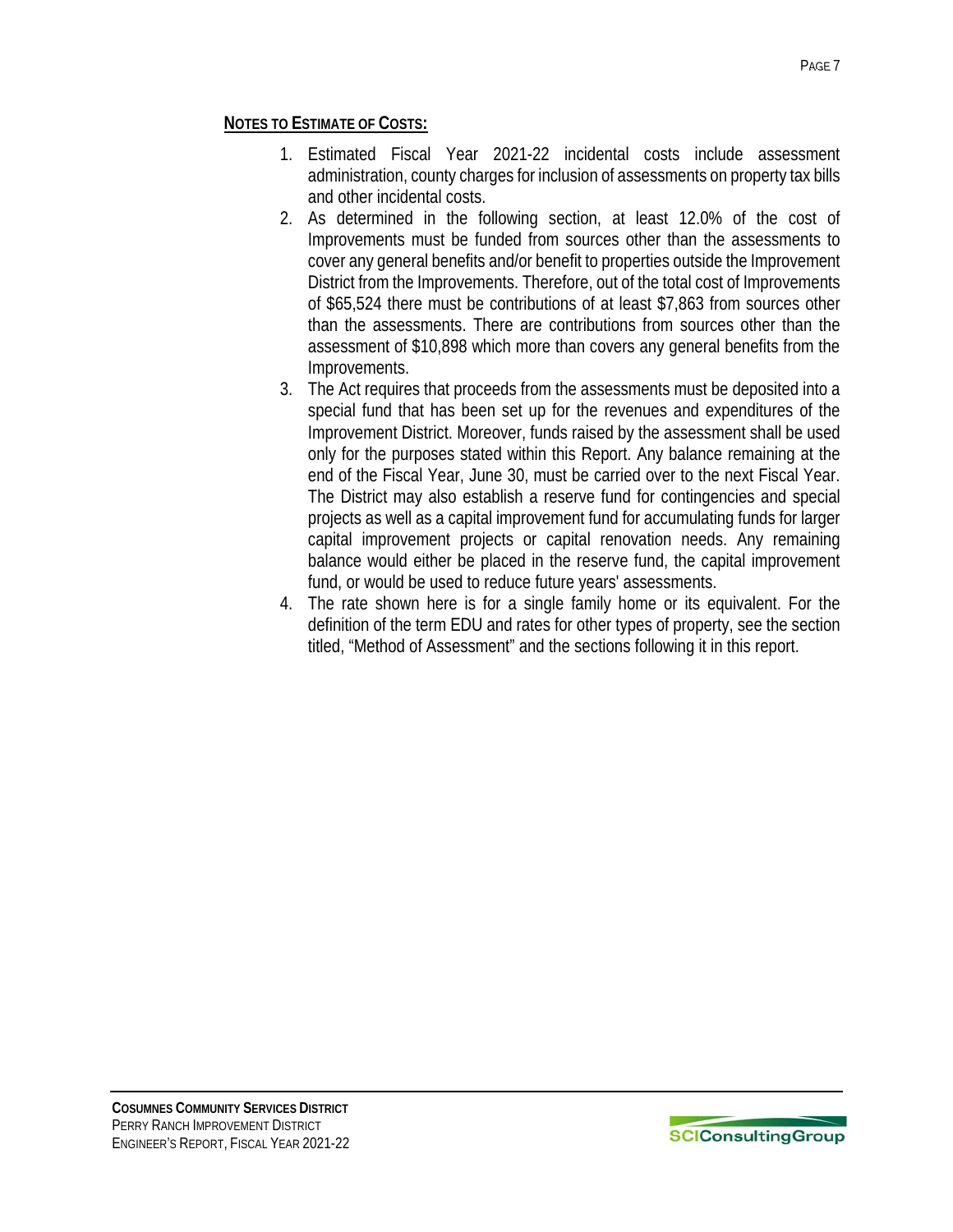### **METHOD OF ASSESSMENT APPORTIONMENT**

## **METHOD OF APPORTIONMENT**

This section of the Engineer's Report includes an explanation of the special and general benefits to be derived from the Improvements to park facilities and District maintained property, throughout the Improvement District, and the methodology used to apportion the total assessment to properties within the Improvement District.

The method used for apportioning the assessment is based upon the proportional special benefits conferred to the properties over and above the general benefits conferred to real property in the Improvement District or to the public at large. Special benefit and the Assessments are calculated for each parcel in the Improvement District using the following process:

- 1. Identification of special benefit factors derived from the Improvements
- 2. Calculation and quantification of the general benefits
- 3. Determination of the relative special benefit within different areas within the Assessment District
- 4. Determination of the relative special benefit per property type
- 5. Apportionment of the costs to Assessment and calculation of the Assessment for each individual parcel based upon special benefit; location, property type, property size, property characteristics, improvements on property and other supporting attributes.

### **DISCUSSION OF BENEFIT**

Assessments can only be levied based on the special benefit conferred to property by the Improvements. This special benefit is received by property over and above any general benefits. Any and all general benefit must be funded from another source. With reference to the requirements for assessments, Section 22573 of the Landscaping and Lighting Act of 1972 states:

*The net amount to be assessed upon lands within an assessment district may be apportioned by any formula or method which fairly distributes the net amount among all assessable lots or parcels in proportion to the estimated benefits to be received by each such lot or parcel from the improvements.* 

*The determination of whether or not a lot or parcel will benefit from the improvements shall be made pursuant to the Improvement Act of 1911 (Division 7 (commencing with Section 5000)) [of the Streets and Highways Code, State of California].* 

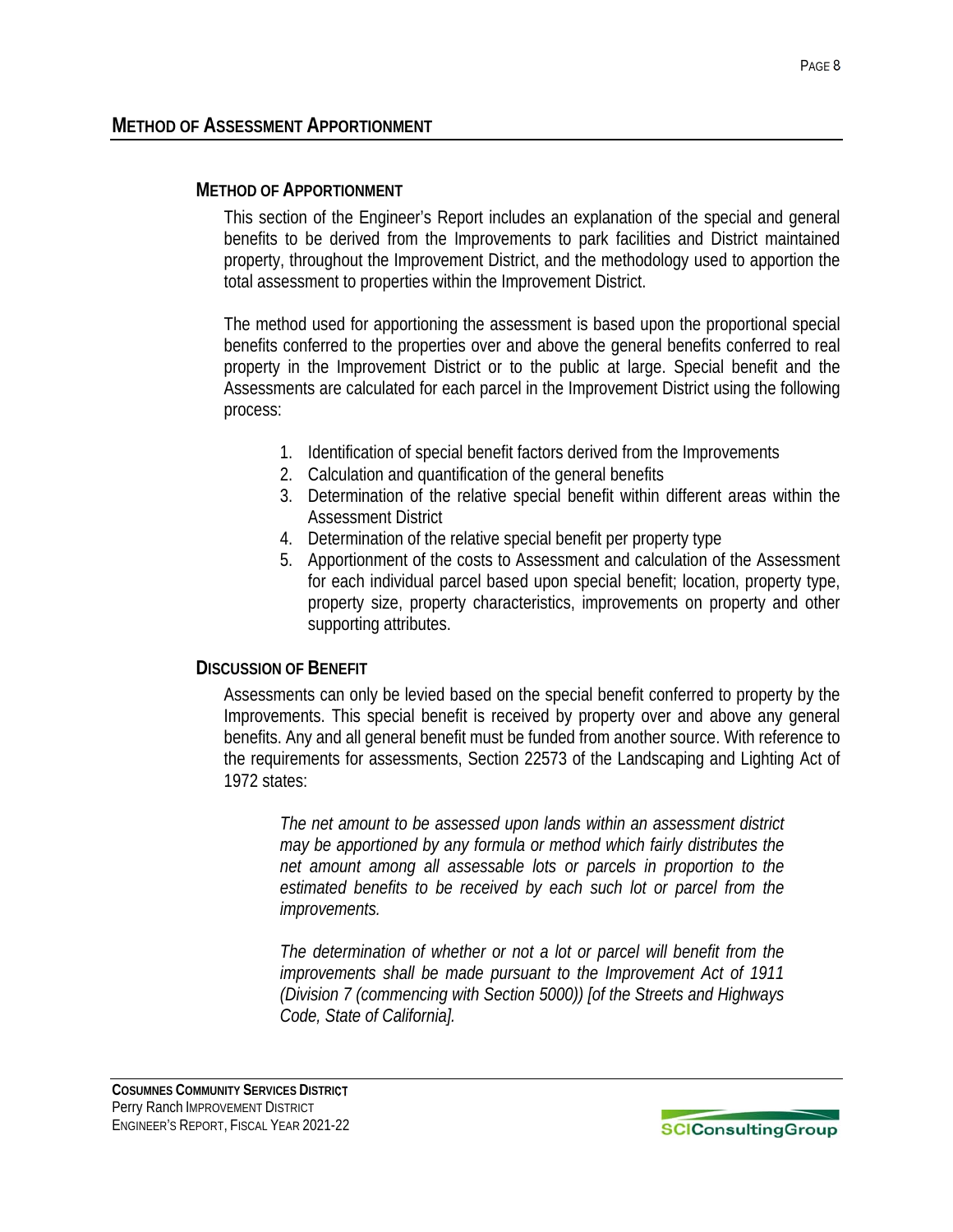Article XIIID, Section 4 of the California Constitution states that assessments must be based on the special benefit conferred to property and that, "No assessment shall be imposed on any parcel which exceeds the reasonable cost of the proportional special benefit conferred on that parcel."

Since assessments are levied on the basis of special benefit, they are not a tax and are not governed by Article XIIIA or XIIIC of the California Constitution.

A special benefit is a service or improvement that provides a direct advantage to a parcel. For example, park improvements may be viewed as a direct advantage and special benefit to property that is proximate to a park that is improved by an assessment.

#### **BENEFIT FACTORS**

The special benefits from the Improvements increase the utility, functionality and desirability of the assessed properties, and are listed below:

#### **PROXIMITY TO IMPROVED PARKS AND RECREATIONAL FACILITIES**

Only the specific properties within close proximity to the Improvements are included in the Improvement District. The Improvement District was narrowly drawn to include only the benefiting parcels. Therefore, property in the Improvement District enjoys unique and valuable proximity (and access, as described in the next section) to the Improvements that the public at large and property outside the Improvement District do not share.

In the absence of the Assessments, the Improvements will not be provided and the parks and recreation areas, as well as the landscape corridor in the Improvement District, would be degraded due to insufficient funding for maintenance, upkeep and repair. Therefore, the Assessments provide Improvements that are over and above what otherwise would be provided. Improvements that are over and above what would otherwise be provided do not by themselves translate into special benefits but when combined with the unique proximity and access enjoyed by parcels in the Improvement District, they provide a direct advantage and special benefit to property in the Improvement District.

#### **ACCESS TO IMPROVED PARKS, OPEN SPACE AND RECREATIONAL AREAS**

The main entrances to Perry Park and the Perry Ranch area are via Heritage Hill Drive, Alameda Park Drive, and Brown Road. Properties to the south of the boundary do not enjoy the same access because there is a school with its own recreational area, and a large undeveloped lot south of that. Properties to the north and east do not enjoy the same access because they are separated from the area by Calvine Road and Waterman Road busy thoroughfares. Properties to the west do not enjoy the same access because they only access on the west is Brown Road, which goes through an area that is not heavily developed. Therefore, the properties in the boundaries of the assessment enjoy unique access to Perry Park.

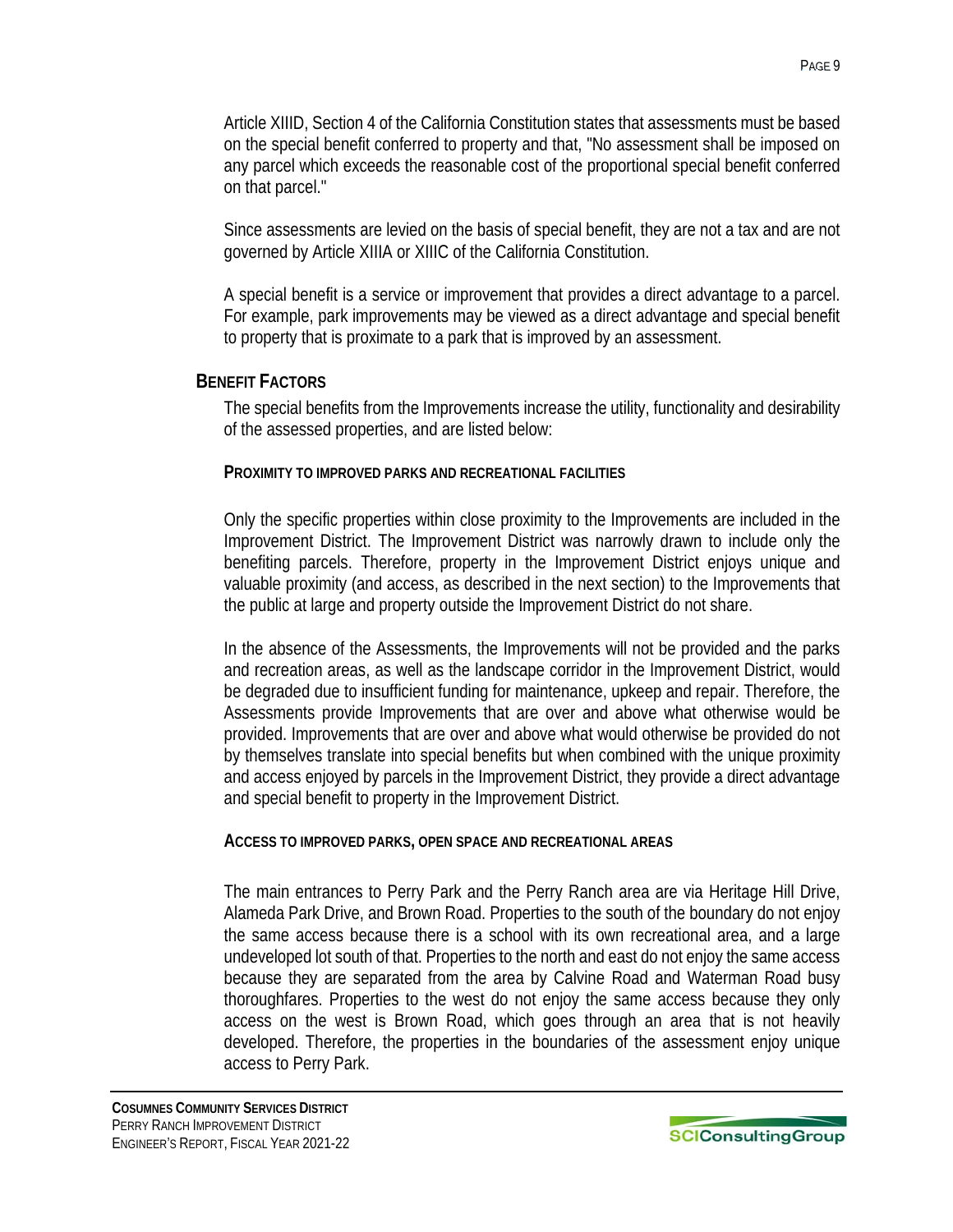Since the parcels in the Improvement District are the only parcels that enjoy close access to the Improvements, they directly benefit from the unique close access to improved parks, landscaping and recreation areas that are provided by the Improvements. This is a direct advantage and special benefit to property in the Improvement District.

#### **IMPROVED VIEWS**

The Improvement District, by maintaining the landscaping at its park and recreation facilities provides improved views of the Improvements to the proximate properties within the Improvement District. Because of the unique character of Perry Ranch, there is little traffic just driving by Perry Park, and therefore the park is viewed almost exclusively by property owners, other residents, and visitors. Therefore, the improved and protected views provided by the Assessments are another direct and tangible advantage that is uniquely conferred upon property in the Improvement District.

#### **EXTENSION OF A PROPERTY'S OUTDOOR AREAS AND GREEN SPACES FOR PROPERTIES WITHIN CLOSE PROXIMITY TO THE IMPROVEMENTS**

In large part because it is cost prohibitive to provide large open land areas on property in the Improvement District, the residential, commercial and other benefiting properties in the Improvement District do not have large outdoor areas and green spaces. The Improvements to the park in the Improvement District will provide these larger outdoor areas that serve as an effective extension of the land area for properties because the Improvements are uniquely proximate and accessible to property in close proximity to the Improvements, as described above. The Improvements, therefore, will provide an important, valuable and desirable extension of usable land area and neighborhood-serving amenities for the direct advantage and special benefit of properties within the Improvement District.

According to the industry-standard guidelines established by the National Park and Recreation Association (the "NPRA"), neighborhood parks in urban areas have a service area radius of generally one-half mile. The service radii for neighborhood parks and neighborhood green spaces were specifically established to give all properties within the service radii close proximity and easy walking access to such public land areas. Since proximate and accessible parks serve as an extension of the usable land area for property in the service radii, and since the service radii was specifically designed to provide close proximity and access to neighborhood parks and public land areas, the parcels within the Improvement District clearly receive a direct advantage and special benefit from the Improvements. This advantage is not received by other properties or the public at large. In the case of Perry Park, the service area is reduced from this standard to include only the assessed parcels because of the unique characteristics described above, whereby access from other surrounding parcels is limited.

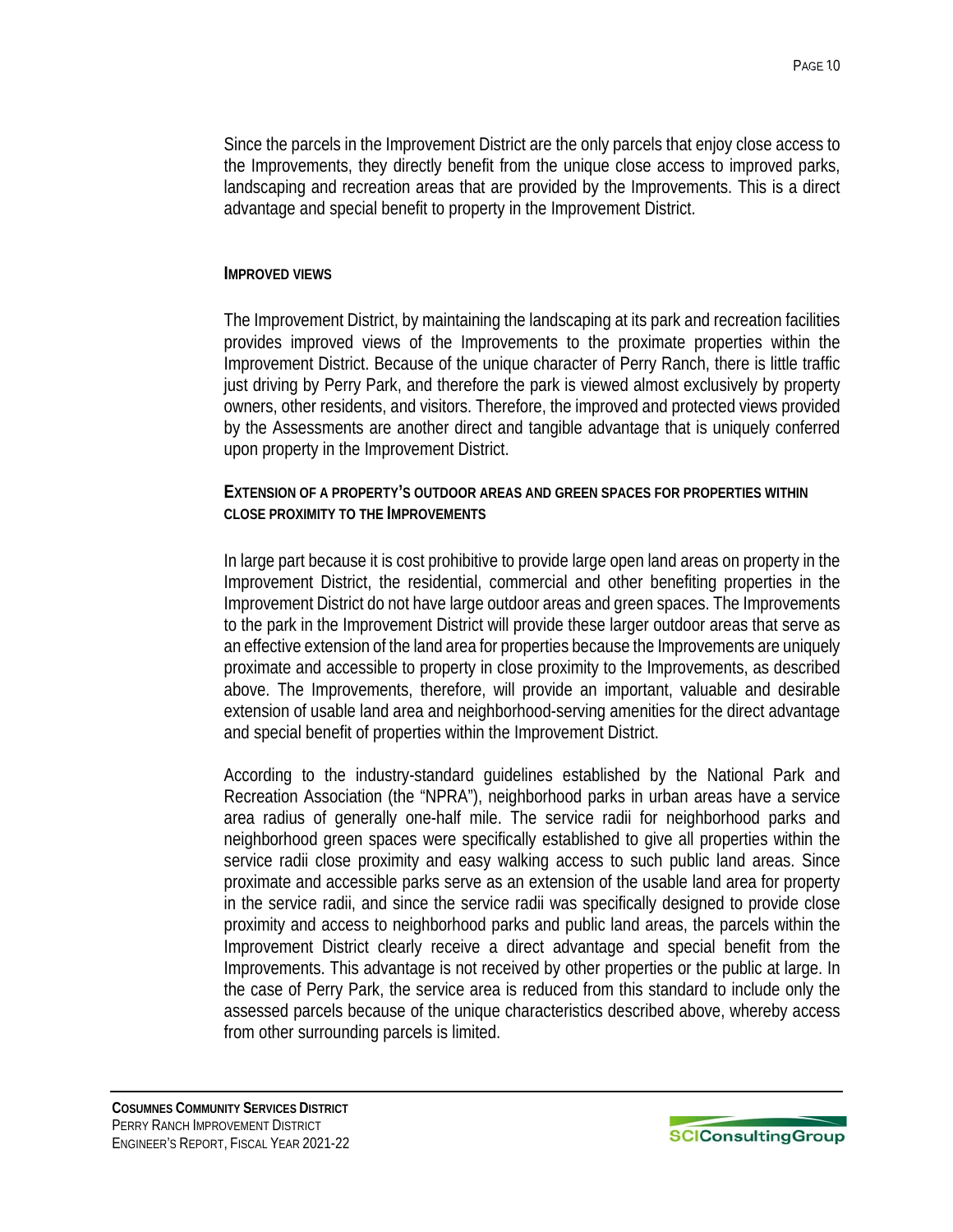An analysis of the service radii for the Improvements finds that all properties in the Improvement District enjoy the distinct and direct advantage of being close and proximate to the park and landscape corridor within the Improvement District. The benefiting properties in the Improvement District therefore uniquely and specially benefit from the Improvements.

### **BENEFIT FINDING**

In summary, real property located within the boundaries of the Improvement District distinctly and directly benefits from the effectively extended outdoor areas and green spaces; as well as closer proximity, access to and views of the improved park, recreation facilities, landscaping, and other public resources funded by the Assessments.

### **GENERAL VERSUS SPECIAL BENEFIT**

Article XIIID, Section 4(a) of the California Constitution requires any local agency proposing to increase or impose a benefit assessment to "separate the general benefits from the special benefits conferred on a parcel." The rationale for separating special and general benefits is to ensure that property owners subject to the benefit assessment are not paying for general benefits. Property may be assessed to fund improvements to the extent of the special benefits conferred by the Improvements; but general benefits are not assessable. Accordingly, a separate estimate of the special and general benefit is given in this section.

Article XIIID never defines the term "general benefit." The definition of special benefit in Section 2(i) includes the statement that general enhancement of property value does not constitute special benefit. General benefit may be described as "an indirect, derivative advantage" resulting from the improvements. One infers from Article XIIID that all benefit is either general or special.

In other words:



There is no widely-accepted or statutory formula for quantifying the amount of any general benefit that is identified.

In this Report, the general benefit is first identified, conservatively (i.e., generously) estimated, and then budgeted so that it is funded by sources other than the Assessment.

The starting point for evaluating general and special benefits is the current, baseline level of service, which is funded primarily by the existing District-wide assessment. The Assessment funds Improvements "over and above" this general, baseline level and the general benefits estimated in this section are over and above the baseline.

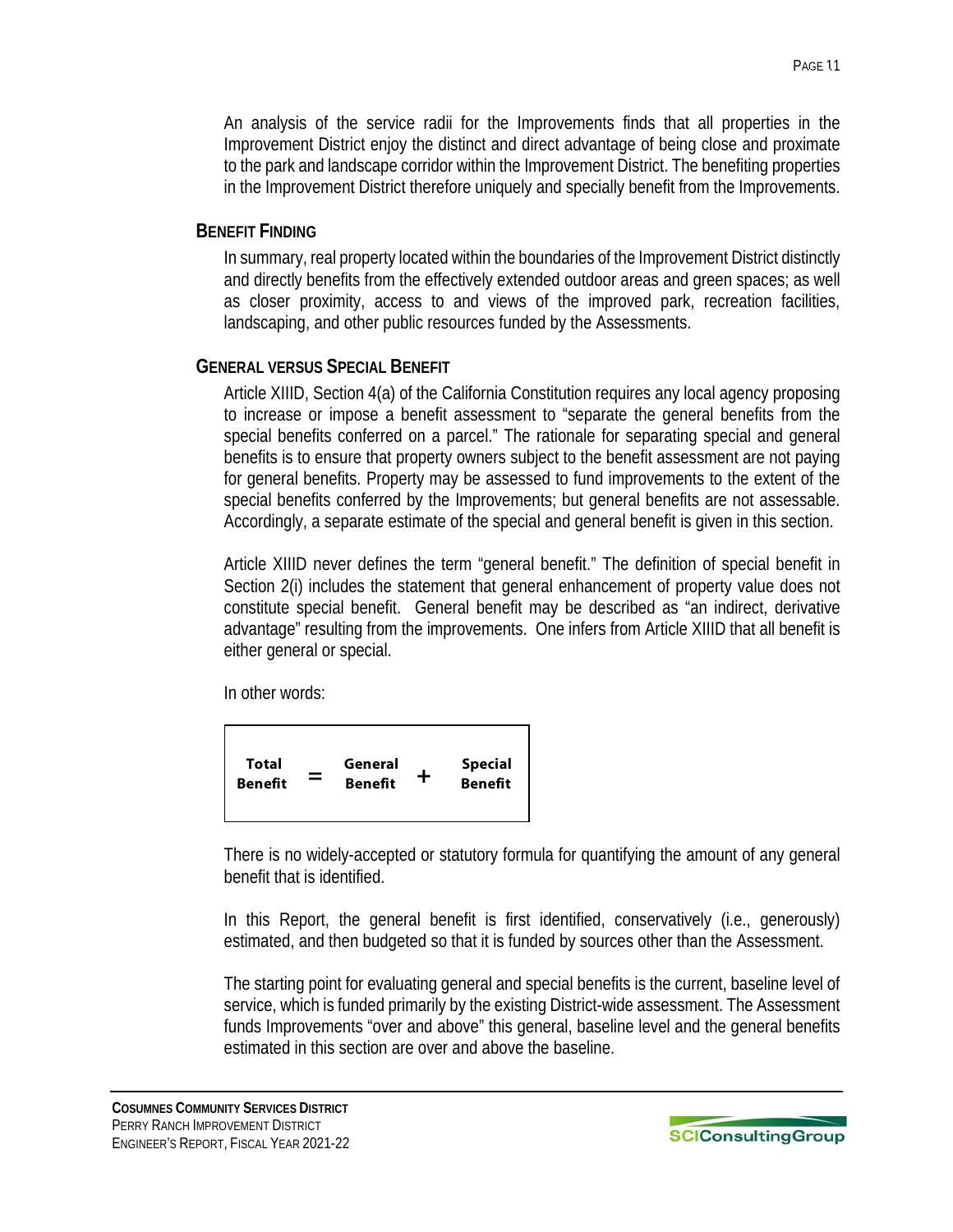A formula to estimate the general benefit is listed below:

| <b>Benefit to Real</b><br><b>Property Outside</b><br>General<br>the Assessment<br><b>Benefit</b><br><b>District</b> | <b>Benefit to Real</b><br><b>Property Inside the</b><br><b>Assessment District</b><br>that is Indirect and<br><b>Derivative</b> |  | <b>Benefit to</b><br>the<br><b>Public at</b><br>Large |
|---------------------------------------------------------------------------------------------------------------------|---------------------------------------------------------------------------------------------------------------------------------|--|-------------------------------------------------------|
|---------------------------------------------------------------------------------------------------------------------|---------------------------------------------------------------------------------------------------------------------------------|--|-------------------------------------------------------|

Special benefit, on the other hand, is defined in the state constitution as "a particular and distinct benefit over and above general benefits conferred on real property located in the district or to the public at large." A special benefit is conferred to a property if the property "receives a direct advantage from the improvement (e.g., proximity to a park)." In this Assessment, as noted, properties in the Improvement District have close and unique proximity, views of and access to the Improvements, and uniquely improved desirability from the Improvements, and other properties and the public at large do not receive such benefits because they do not have proximity, access to or views of the Improvements. Therefore, the overwhelming proportion of the benefits conferred to property is special, and only minimal general benefit is conferred on property outside the Improvement District or the public at large.

In the 2010 *Beutz* case, the 4<sup>th</sup> Distict Court of Appeals rejected an assessment for parks in large part because the general benefits were not calculated and quantified. In its decision, the 4<sup>th</sup> Appellate Court suggests that the use of parks in an assessment district by people who live outside of the district likely is a general benefit. This Engineer's Report includes a specific, quantified calculation of general benefits, as described below, that is based in part on such use by people outside of the Improvement District. Moreover, the proportionality of the Assessments to the special benefits conferred on each parcel, based in large part on proximity is established as well. Therefore, the Assessments and this Engineer's Report are consistent with the *Beutz* decision.

# **CALCULATING GENERAL BENEFIT AND SPECIAL BENEFIT PAID FROM OTHER FUNDS**

In this section, the general benefit and special benefit not paid from the assessment, which must be paid from other funds, are conservatively estimated and described, and then budgeted so that it is funded by sources other than the Assessment.

### **BENEFIT TO PROPERTY OUTSIDE THE IMPROVEMENT DISTRICT**

Properties within the Improvement District receive almost all of the special benefits from the Improvements, because properties in the Improvement District enjoy unique and close proximity and access to the Improvements that is not enjoyed by other properties or the public at large. This is because there are only a few streets into or out of most of Perry Ranch. People in the surrounding areas cannot drive to Perry Park without taking an inconvenient, roundabout route. Moreover, there are other parks that are easier for them to access.

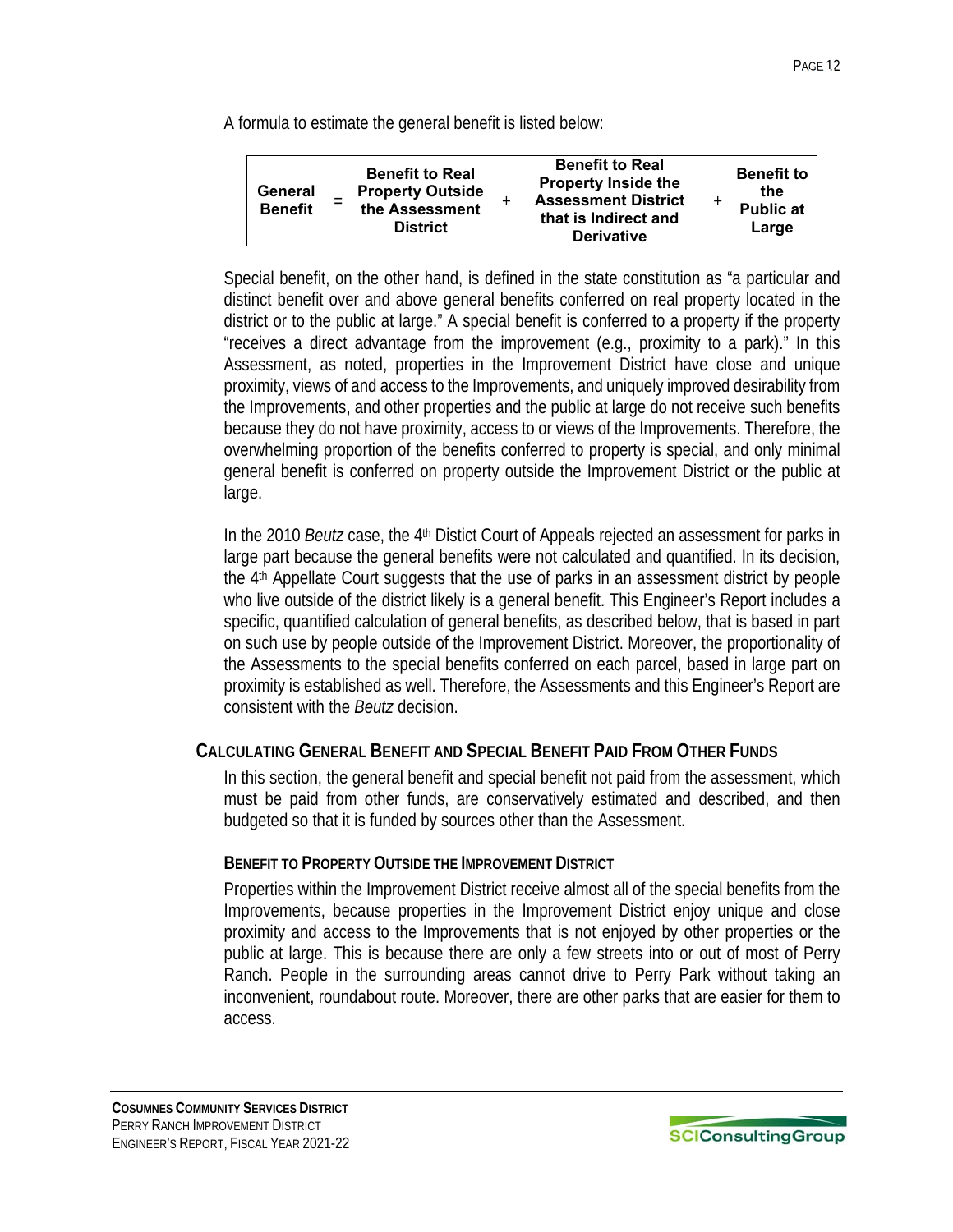There are certain properties that are located outside the boundaries of the Improvement District immediately on the north and east sides with an entrance along Calvine and Waterman Roads, which may receive some benefit from a partial view of the improved streetscapes along Calvine and Waterman Roads. The amount of benefit conferred to properties just outside the Improvement District boundaries, must be deducted from the total benefit and not assessed to property in the Improvement District.

A 90% reduction factor is applied to the benefit received by these properties due to fencing and other obstacles that prevent them from viewing these Improvements from their property, because they receive no such benefit from the Improvements in Perry Park, and because they are all geographically on only one side of the Improvements. The benefit to property outside of the Improvement District is calculated as follows with the parcel and data analysis performed by SCI Consulting Group.

Assumptions: 49 parcels outside the district immediately to the north or east with a partial view of the streetscape on Calvine Road and/or Waterman Road 662 parcels in the Improvement District 90% relative benefit compared to property within the Improvement District

**Calculation** 

Benefit to property outside the Improvement District =  $(49 / (49 + 662))^* 0.1 = 0.7\%$ 

Although it can reasonably be argued that Improvements inside, but near the Improvement District boundaries are offset by similar streetscaping improvements provided outside, but near the Improvement District's boundaries, we use the more conservative approach of finding that 0.7% of the Improvements may be of benefit to property outside the Improvement District.

# **BENEFIT TO PROPERTY INSIDE THE DISTRICT THAT IS INDIRECT AND DERIVATIVE**

The "indirect and derivative" benefit to property within the Improvement District is particularly difficult to calculate. A solid argument can be presented that all benefit within the Assessment District is special, because the Improvements are clearly "over and above" and "particular and distinct" when compared with the baseline level of service and the unique proximity, access to and views of the Improvements enjoyed by benefiting properties in the Assessment District.

# **BENEFIT TO THE PUBLIC AT LARGE**

The general benefit to the public at large can be estimated by the proportionate amount of time that the Improvement District's park and recreational facilities are used and enjoyed by individuals who are not residents, employees, customers or property owners in the Improvement District. Based on surveys and research conducted by SCI, in which visitors to

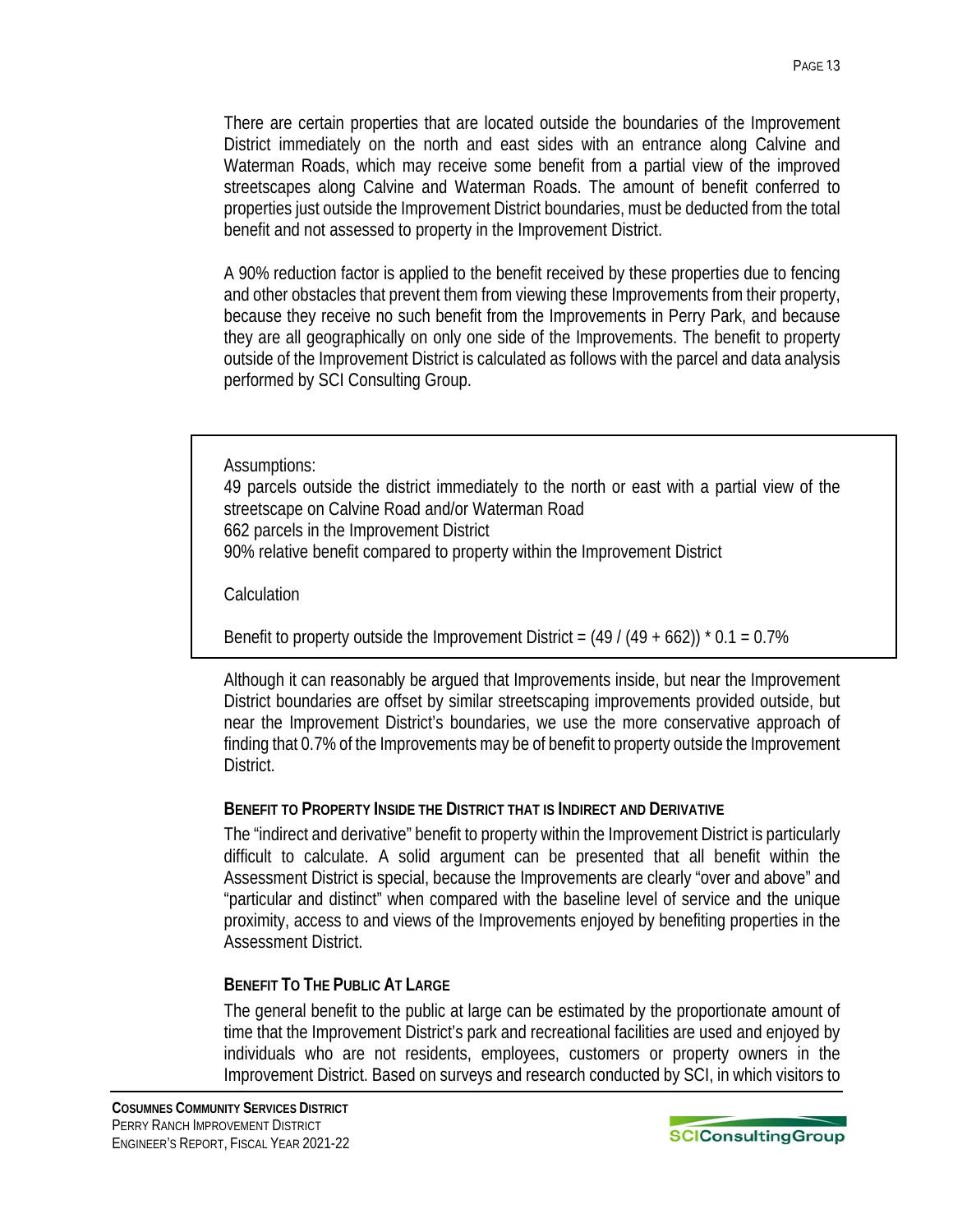similar parks; at various times of the day, evening, and week; were asked to look at a District map and to identify whether they lived or worked within the park's District, less than 5% of the use of similar parks and recreation areas is by the public at large. When people outside the Improvement District use parks, they diminish the availability of parks for people within the Improvement District. Therefore, another 5% of general benefits are allocated for people within the Improvement District. Combining these two measures of general benefits, we find that 10% of the benefits from the Improvements are general benefits to the public at large from the park.

In addition, a small amount of the assessment revenue will be used to improve the streetscaped along Calvine Road and Waterman Road. The view of these streetscapes may provide some benefit to the general public, which may briefly view these improvements as they drive along these streets. The assessment engineer has determined the amount of this benefit to be an additional 1%.

# **TOTAL GENERAL BENEFITS AND SPECIAL BENEFITS PAID FROM OTHER FUNDS**

Using a sum of these three measures of general benefit, we find that approximately 10.6% of the benefits conferred by the Improvements may be general in nature and should be funded by sources other than the Assessments.

General Benefit and Special Benefit Paid From Other Funds =

- 0.7% (Outside the district)
- + 0.0% (Inside the district indirect and derivative)
- + 11.0% (Public at Large)
- = 11.7% (Total General Benefit and Special Benefit paid from other funds)

Although this analysis finds that 11.7% of the Assessment may provide general benefits and special benefit that would need to be paid from funds other than the assessment, the Assessment Engineer establishes a requirement for a minimum contribution from sources other than the Assessments of 12.0%. This additional allocation above the measure of general benefits will serve to provide additional coverage for any other general benefits.

This general benefit and special benefit contribution paid from other funds is the sum of the following components:

The City of Elk Grove owns, maintains, rehabilitates and replaces the curb and gutter along the border of the Assessment District's Improvements. This curb and gutter serves to support, contain, retain, manage irrigation flow and growth, and provide a boundary for the Improvements. The contribution from the City of Elk Grove towards general benefit from the maintenance, rehabilitation, and replacement of the curb and gutter is estimated to be \$5.00 per linear foot, and there are approximately 550 linear feet of curb & gutter on the boundaries of Perry Park. 550 linear feet times \$5.00 per linear foot equals \$2,750, or 4.2% of the cost of the Improvements.

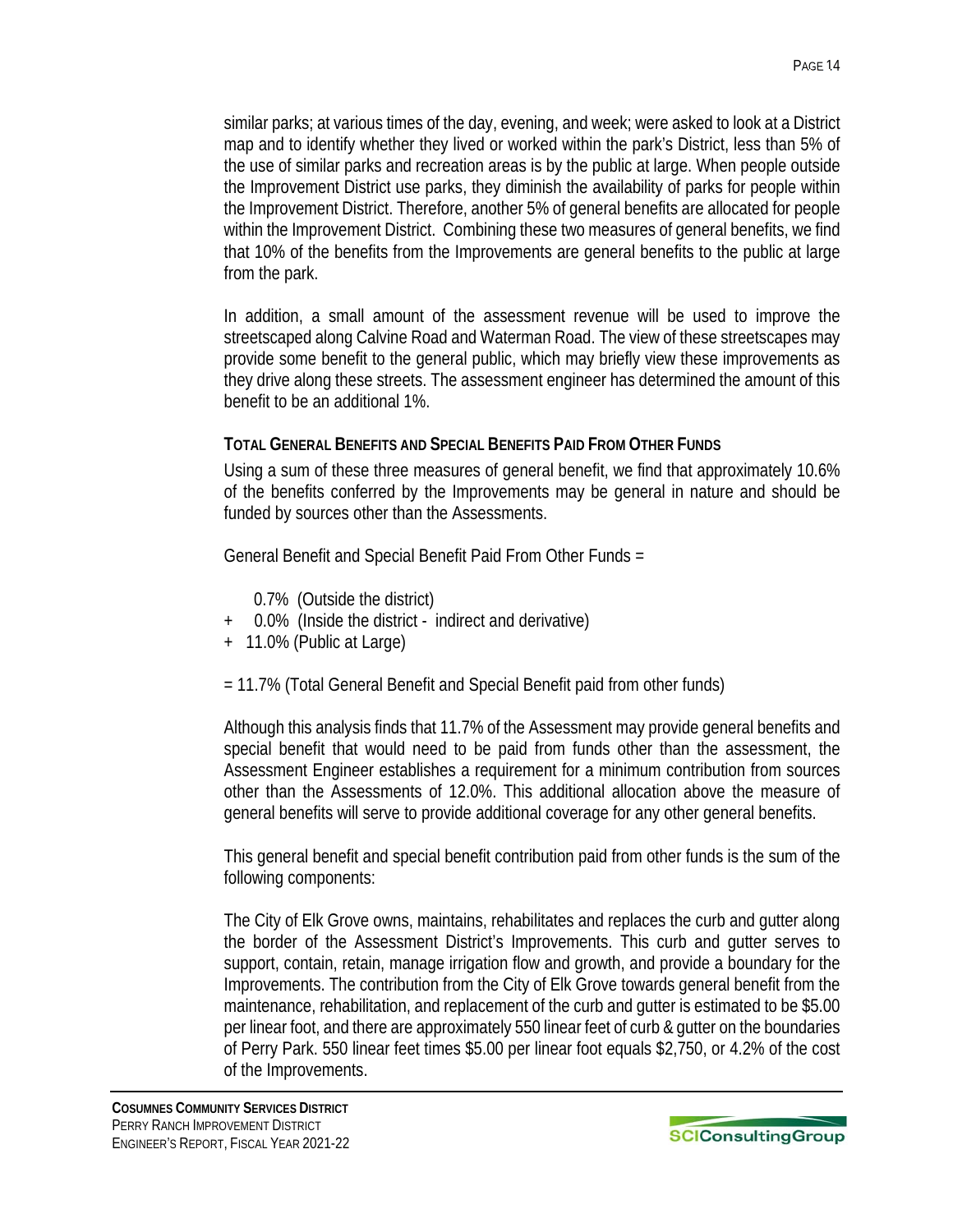The City of Elk Grove owns and maintains a storm drainage system along the border of the Assessment District's Improvements. This system serves to prevent flooding and associated damage to the Improvements, and manage urban runoff including local pollutant loading from the Improvements. The contribution from the City of Elk Grove towards general benefit from the maintenance, and operation of the local storm drainage system is estimated to be \$3.50 per linear foot, and there are approximately 1,450 linear feet of storm pipe between the main pipe system and Perry Park. 1,450 linear feet times \$3.50 per linear foot equals \$5,075, or 7.7% of the cost of the Improvements.

The City of Elk Grove owns and maintains local public streets along the border of the Assessment District's Improvements. These public streets provide access to the Improvements for its enjoyment as well as efficient maintenance. The contribution from the City of Elk Grove towards general benefit from the maintenance of local public streets is estimated to be \$2.11 per linear foot, and there are approximately 1,450 linear feet of streets between the nearest main road and Perry Park. 1,450 linear feet times \$2.11 per linear foot equals \$3,057, or 4.7% of the cost of the Improvements.

The amounts contributed by The City of Elk Grove add up to 16.6% (4.2% + 7.7% + 4.7%) which is more than the 12% amount required to cover any General Benefits.

### **ZONES OF BENEFIT**

The boundaries of the Improvement District have been carefully drawn to only include the properties in Cosumnes Community Services District that are proximate to the Improvements and that would materially benefit from the Improvements. Certain other properties surrounding and outside the District were excluded from the Improvement area because these properties are generally less proximate to the Improvements and/or they do not enjoy the same access, due to roads that don't go through and/or fences, as described earlier in this Report. In other words, the boundaries of the Improvement District have been narrowly drawn to include only properties that will specially benefit from the Improvements, and would receive a declining level of service if the Assessments were not approved.

In the Improvement District, the advantage that each parcel receives from the Improvements is direct, and the boundaries are narrowly drawn to include only parcels that benefit from the Assessment. For the most part, the benefits from the Improvements within the Improvement District do not vary based on proximity of the parcels to the Improvements because the increased benefits of greater proximity to the Improvements are generally offset by a parallel increase in negative factors such as higher levels of traffic, noise, etc. that comes with increased proximity.

However, the properties in very close proximity to Perry Park do receive some additional benefit, due to the views provided to those homes, particularly from the second floor windows on those properties. Therefore, the majority of the parcels in the Improvement District are assigned to what will be known as Benefit Zone A, and the properties which enjoy this

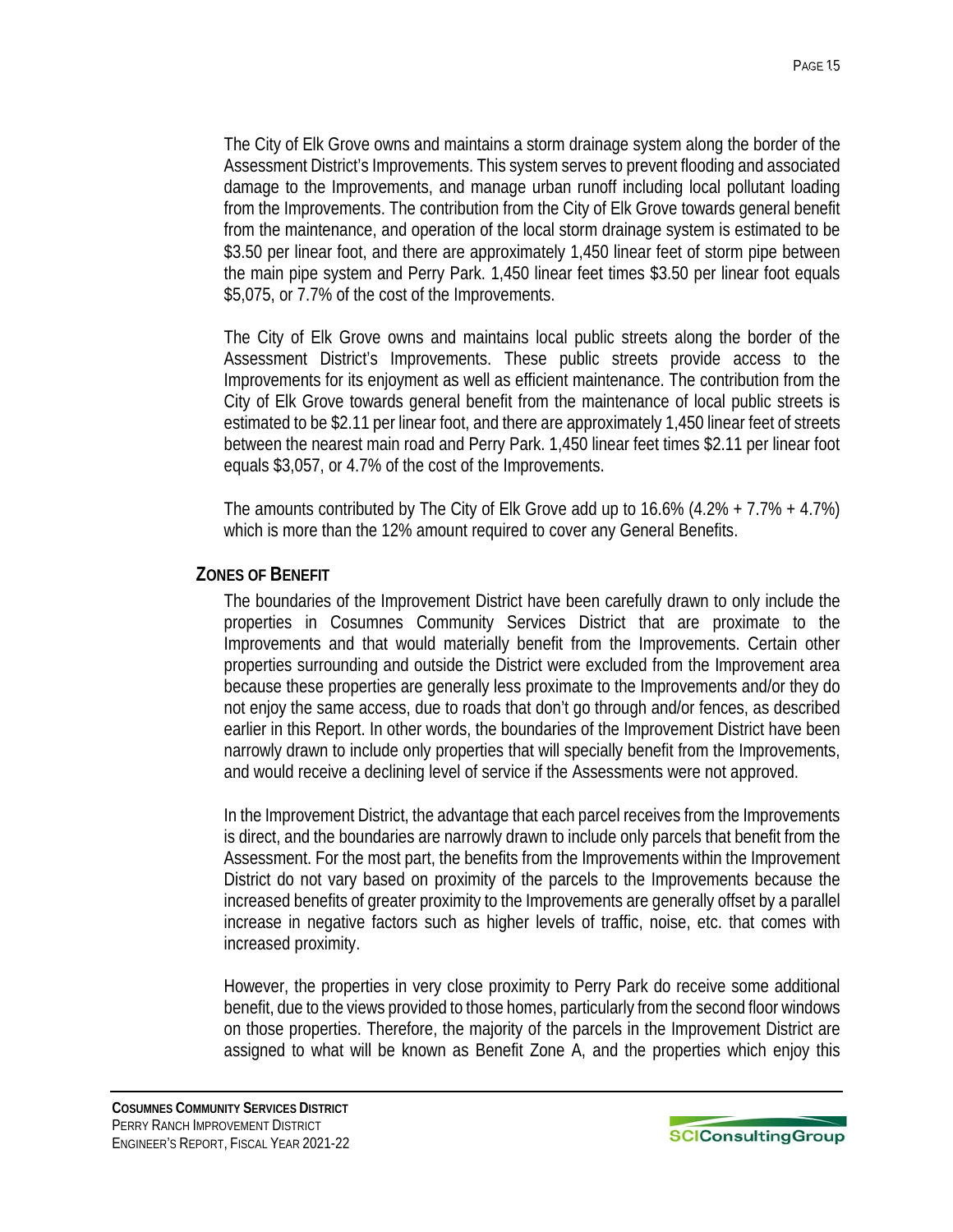increased special benefit from the park will be assigned to what will be known as Benefit Zone B.

The increased special benefit in Benefit Zone B is calculated as follows:

The Engineer has determined that the increase in the special benefits enjoyed by the parcels in Benefit Zone B, due to direct but limited views of the Improvements in Perry Park, is 10%. Therefore, the rate applied to Benefit Zone B is 110% (100% plus 10%) times the rate in Benefit Zone A.

In addition, the parcels to the north of Lakemont Drive enjoy slightly reduce proximity and access to Perry Park than the parcels in Zone A because those parcels are further away from the park. These parcels will be assigned to what will be known as Benefit Zone C.

The Engineer has determined that the special benefit by parcels in Benefit Zone C is reduced by 5% due to their relative distance from the park. Therefore, the rate applied to Benefit Zone C is 95% (100% minus 5%) times the rate in Benefit Zone A.

# **METHOD OF ASSESSMENT**

As previously discussed, the Assessments will provide comprehensive Improvements that will clearly confer special benefits to properties in the Improvement District. The allocation of special benefits to property is partially based on the type of property and the size of property. These benefits can also partially be measured by the occupants on property in the Improvement District because such parcel population density is a measure of the relative benefit a parcel receives from the Improvements. It should be noted that many other types of "traditional" assessments also use parcel population densities to apportion the assessments. For example, the assessments for sewer systems, roads and water systems are typically allocated based on the population density of the parcels assessed. Therefore, the apportionment of benefit is reasonably based on the type of parcel, the size of parcels and the population density of parcels.

The next step in apportioning assessments is to determine the relative special benefit for each property. This process involves determining the relative benefit received by each property in relation to a single family home, or, in other words, on the basis of Equivalent Dwelling Units (EDUs). This EDU methodology is commonly used to distribute assessments in proportion to estimated special benefit and is generally recognized as providing the basis for a fair and appropriate distribution of assessments. For the purposes of this Engineer's Report, all properties are designated an EDU value, which is each property's relative benefit in relation to a single family home on one parcel. In this case, the "benchmark" property is the single family detached dwelling which is one Equivalent Dwelling Unit or one EDU.

Not only residential improved property will be assessed, because commercial, industrial and other properties also receive direct benefits from the Improvements, and will be assessed.

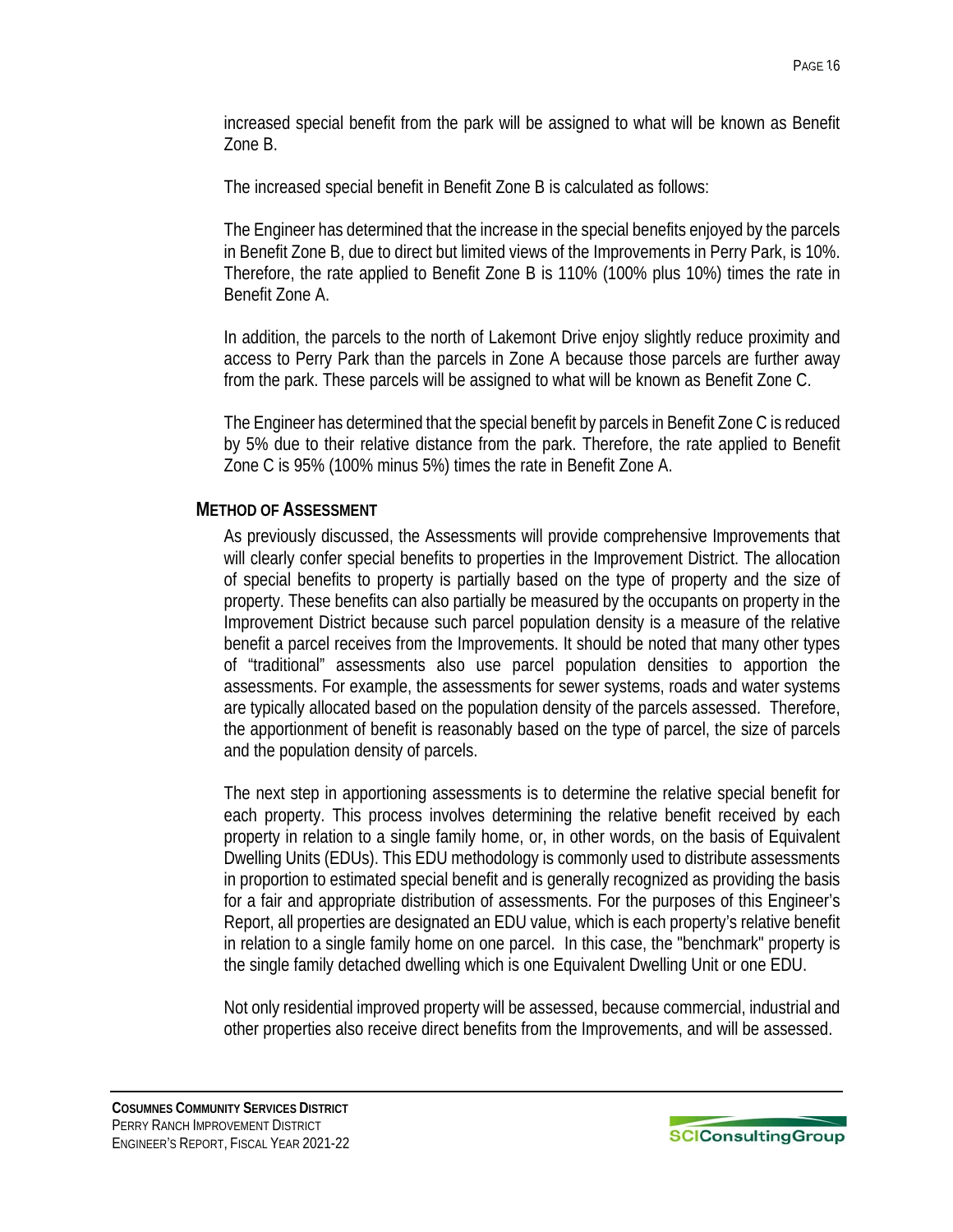A fixed or flat assessment is used for all single family residential properties regardless of occupancy or parcel size. Assessments on multi-family residential parcels vary based on the number of dwelling units. Assessments on commercial and industrial property are levied on an acreage basis because larger properties generally support larger buildings and have higher numbers of employees, customers and guests who would benefit from proximity and improved access to well-maintained and improved parks, landscaping and recreational facilities.

Finally, the special benefits to be derived from the Assessments will be conferred on property and are not based on a specific property owner's use of the Improvements, a specific property owner's occupancy of property, or the property owner's demographic status such as age or number of dependents. The benefits derived to property are related to the average number of people who could potentially live on, work at, or otherwise could occupy a property, not how the property is currently used by the present owner. Therefore, the number of people who could, or potentially, live on, work at or otherwise occupy a property is one indicator of the relative level of benefit received by a property.

In conclusion, the Assessment Engineer determined that the appropriate method of assessment apportionment should be based on the type of property, the relative size of the property, property location, its relative population and its proximity to parks and recreational facilities. This method is further described below.

### **RESIDENTIAL PROPERTIES**

All improved residential properties represent a single residential dwelling unit and are assigned 1.00 EDU per dwelling unit. Traditional houses, zero-lot line houses, and townhomes are included in this category.

# **COMMERCIAL/INDUSTRIAL PROPERTIES**

EDU values for commercial and industrial land uses are based on the equivalence of special benefit on a land area basis between single family residential property and the average commercial/industrial property. The EDU values for various commercial and industrial land uses are further defined by using average employee densities because the special benefit factors described previously can be measured by the average number of people who work at commercial/industrial properties.

In order to determine employee density factors, the findings from the San Diego Association of Governments Traffic Generators Study (the "SANDAG Study") are used because these findings were approved by the State Legislature as being a good representation of the average number of employees per acre of land area for commercial and industrial properties. As determined by the SANDAG Study, the average number of employees per acre for commercial and industrial property is 24.

In comparison, Census data shows that the average number of people residing in a single family home in the area is 2.55. Since the average lot size for a single family home in the

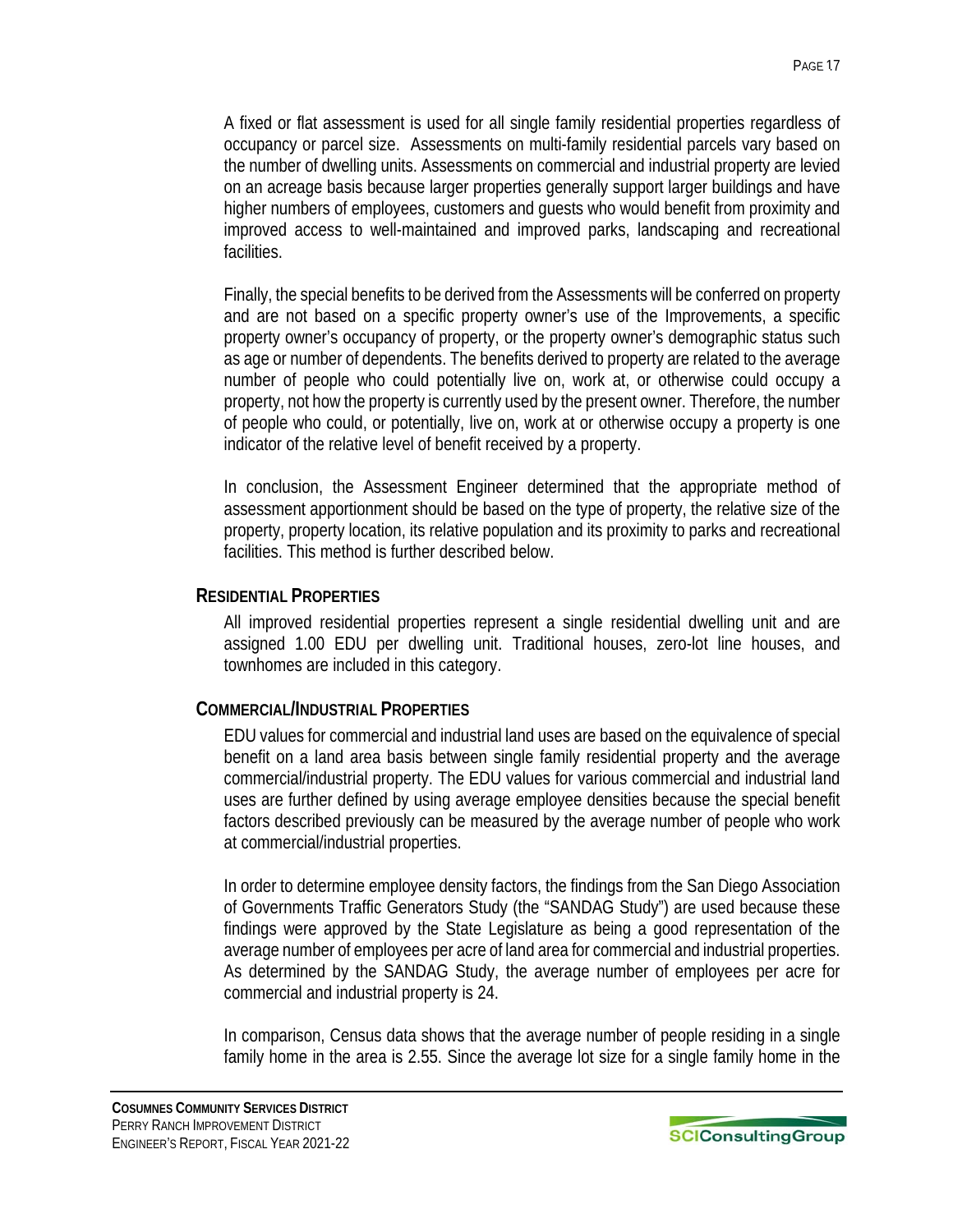Improvement District is approximately one fifth of an acre, the average number of residents per acre of residential property is 12.75.

The employee density per acre is generally 1.9 times the population density of single family residential property per acre (24 employees per acre / 12.75 residents per acre). Therefore, the average employee density can be used as the basis for allocating benefit to commercial or industrial property since a commercial/industrial property with 1.9 employees receives generally similar special benefit to a residential property with 1 resident. This factor of equivalence of benefit between 1 resident to 1.9 employees is the basis for allocating commercial/industrial benefit. Commercial and industrial property will therefore be assigned 0.5 EDU per one-fifth acre or portion thereof.

# **VACANT/UNDEVELOPED PROPERTIES**

The Improvements will make the land in the Improvement District more desirable and useable. The benefit to undeveloped properties is determined to be proportional to the corresponding benefits for similar type developed properties, but at a lower rate due to the lack of improvements on the property. A measure of the benefits accruing to the underlying land is the average value of land in relation to Improvements for developed property. An analysis of the assessed valuation data from the County of Sacramento found that approximately 30% of the assessed value of improved properties is classified as the land value. It is reasonable to assume, therefore, that approximately 30% of the benefits are related to the underlying land and 70% are related to the improvements and the day-to-day use of the property. Using this ratio, the EDU factor for vacant/undeveloped parcels is 0.30 per parcel.

# **OTHER PROPERTIES**

Article XIIID stipulates that publicly owned properties must be assessed unless there is clear and convincing evidence that those properties receive no special benefit from the Assessment.

All properties that are specially benefited are assessed. Other publicly owned property that is used for purposes similar to private residential, commercial, industrial or institutional uses is benefited and assessed at the same rate as such privately owned property.

Miscellaneous, small and other parcels such as roads, right-of-way parcels, and common areas typically do not generate significant numbers of employees, residents, customers or guests, who would have access to or use the Improvements. These miscellaneous parcels therefore receive no benefit from the Improvements and are assessed an EDU benefit factor of 0 EDUs.

# **ANNUAL COST INDEXING**

The maximum assessment rate within the Improvement District may increase annually based on the annual increase, if any, in the Northern California (San Francisco-Oakland-

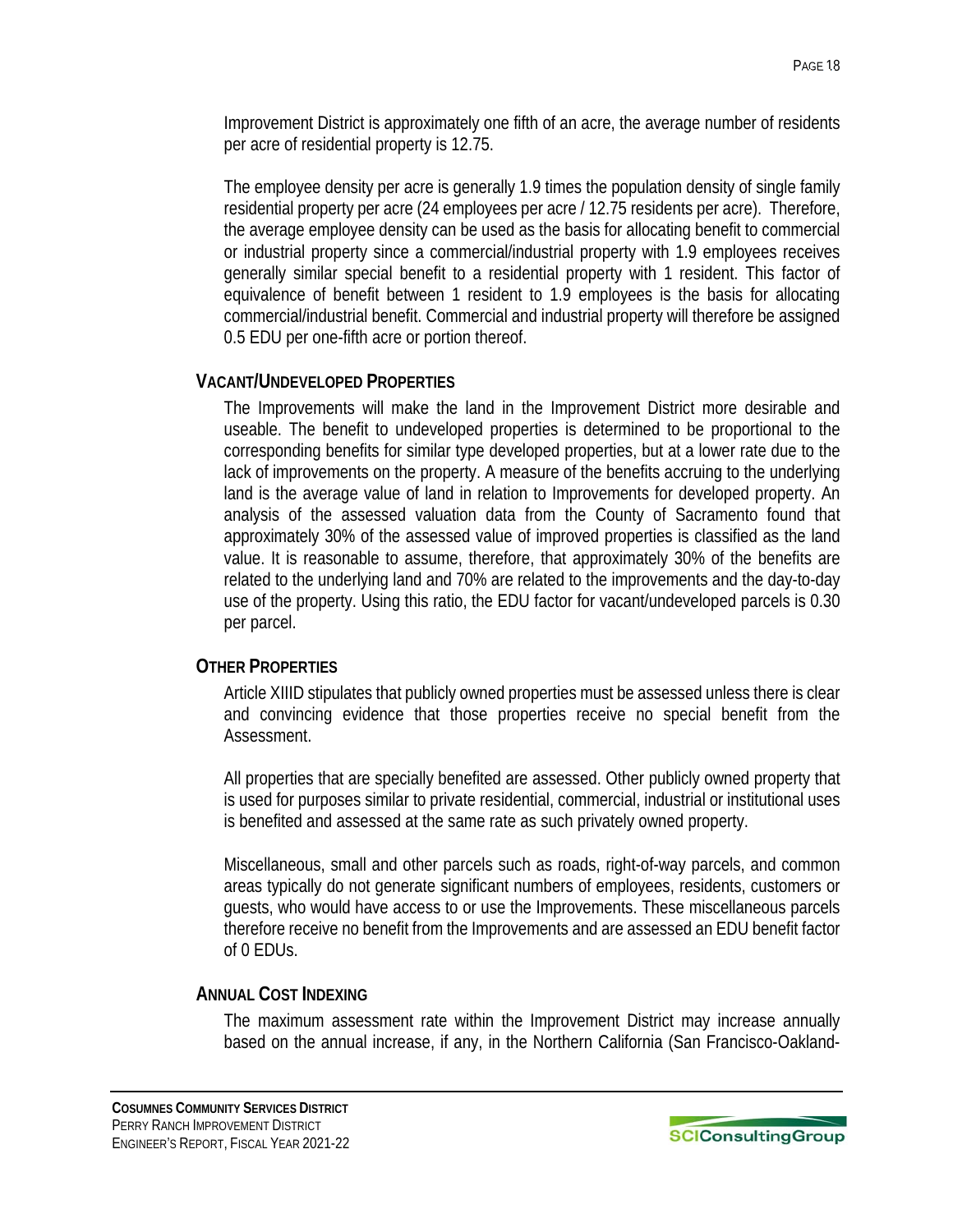Hayward) Consumer Price Index-All Urban Consumers (the "CPI") from February to February of each year.

### **APPEALS OF ASSESSMENTS LEVIED TO PROPERTY**

Any property owner who feels that the assessment levied on their property is in error as a result of incorrect information being used to apply the foregoing method of assessment may file a written appeal with the Cosumnes Community Services District Administrator or his or her designee. Any such appeal is limited to correction of an assessment during the then current fiscal year and applicable law. Upon the filing of any such appeal, the District Administrator or his or her designee will promptly review the appeal and any information provided by the property owner. If the District Administrator or his or her designee finds that the assessment should be modified, the appropriate changes shall be made to the Assessment Roll. If any such changes are approved after the Assessment Roll has been filed with the County for collection, the District Administrator or his or her designee is authorized to refund to the property owner the amount of any approved reduction. Any dispute over the decision of the District Administrator or his or her designee shall be referred to the Board of Directors of the Cosumnes Community Services District, and the decision of the Board shall be final.

### **ASSESSMENT FUNDS MUST BE EXPENDED WITHIN THE IMPROVEMENT DISTRICT AREA**

The net available Assessment funds, after incidental, administrative, financing and other costs, shall be expended exclusively for Improvements within the boundaries of the Improvement District and appropriate incidental and administrative costs as defined in the Plans and Specifications section.

### **OVERSIGHT, ANNUAL REVIEW AND ACCOUNTABILITY**

The Assessment proceeds and expenditures will be annually audited by an independent auditing entity. The results of the audit will be publicly reviewed at a public meeting of the District. The Assessment proceeds and expenditures will also be reviewed and overseen by the District Board. In addition, the Assessment budget, Assessment rate, Assessment CPI increase, and Improvements will be reviewed at a noticed public hearing by the Board and public.

In general, the public review and accountability process is as follows: The Assessments will not automatically continue and will require specific actions, reports and procedures for continuation. In each subsequent year for which the Assessments will be levied, the Board must preliminarily approve at a public meeting a budget and costs for the upcoming Fiscal Year's Improvements, an updated annual Engineer's Report, and an updated Assessment roll listing all parcels and their Assessments. At this meeting, the Board will also call for the publication in a local newspaper of a legal notice of the intent to continue the Assessments for the next fiscal year and set the date for the noticed public hearing. At the annual public hearing, members of the public can provide input to the Board prior to the Board's decision on ordering the Improvements and the Assessments for the next Fiscal Year.

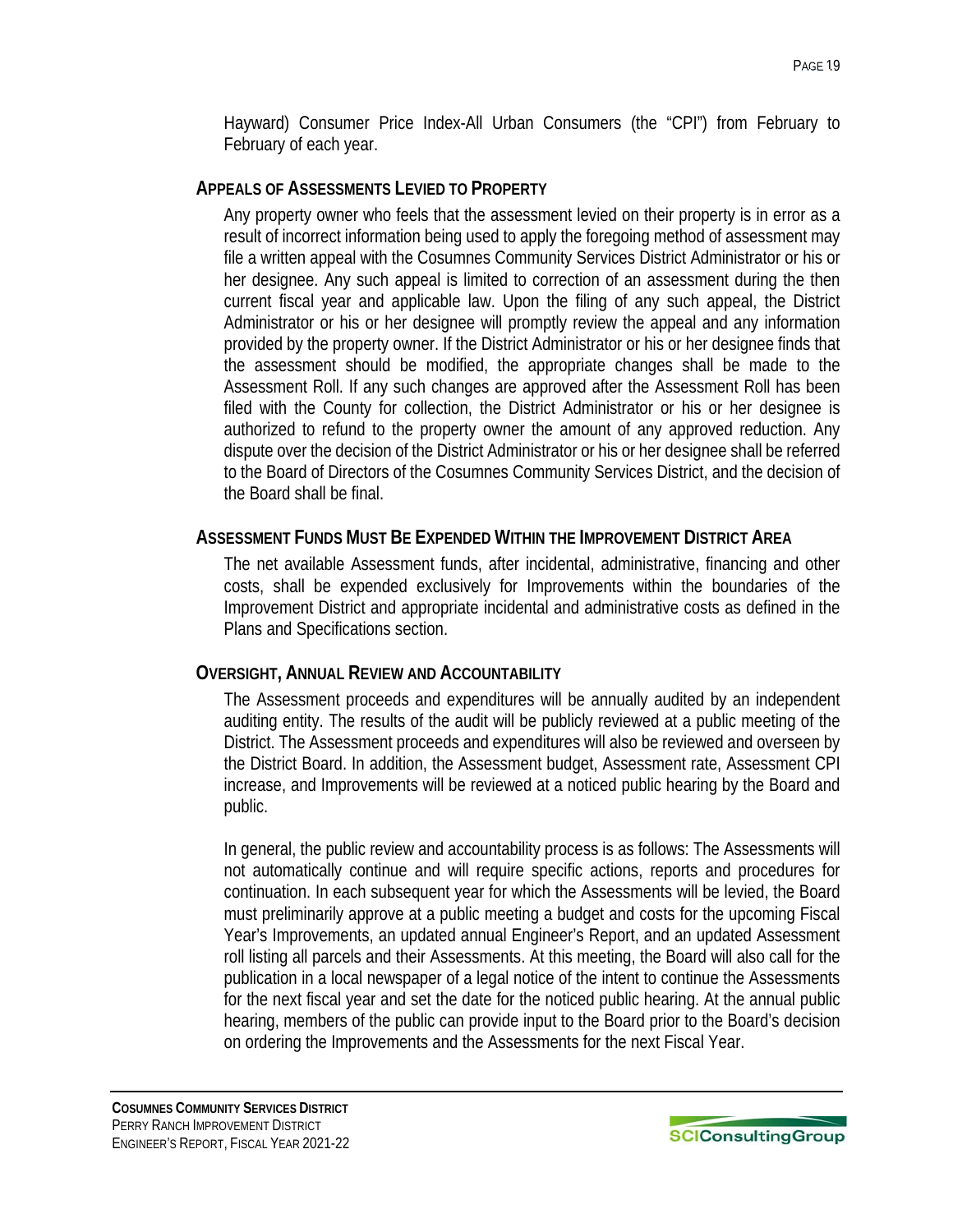**WHEREAS,** the Board of Directors of the Cosumnes Community Services District directed the undersigned Engineer of Work to prepare and file a report presenting an estimate of costs, a diagram for the Improvement District and an assessment of the estimated costs of the Improvements upon all assessable parcels within the Improvement District;

**NOW, THEREFORE,** the undersigned, by virtue of the power vested in me under the Act, Article XIIID of the California Constitution, and the order of the Board of the Cosumnes Community Services District, hereby makes the following assessment to cover the portion of the estimated cost of the Improvements, and the costs and expenses incidental thereto to be paid by the Improvement District.

The amount to be paid for said Improvements and the expense incidental thereto, to be paid by the Improvement District for the Fiscal Year 2021-22 is generally as follows:

| Total for Installation, Maintenance and Servicing<br>Curb & Gutters, Storm Drain & Roads<br>Capital Improvement Reserve<br>Total | \$21,707<br>\$10,882<br>\$43,817<br>\$76,406 |
|----------------------------------------------------------------------------------------------------------------------------------|----------------------------------------------|
| Less Contributions from Other Sources                                                                                            | $-$10,898$                                   |
| Net amount to assessments                                                                                                        | \$65,508                                     |

### **Table 2 – Summary Cost Estimate for Park District Including Maintenance & Recreation Improvement District for Fiscal Year 2021-22**

As required by the Act, an Assessment Diagram showing the exterior boundaries of the Improvement District is hereto attached and incorporated herein by reference. The distinctive number of each parcel or lot of land in the Improvement District is its Assessor Parcel Number appearing on the Assessment Roll.

I do hereby assess and apportion the net amount of the cost and expenses of the Improvements, including the costs and expenses incident thereto, upon the parcels and lots of land within the Improvement District, in accordance with the special benefits to be received by each parcel or lot, from the Improvements, and more particularly set forth in the Estimate of Cost and Method of Assessment in the Report.

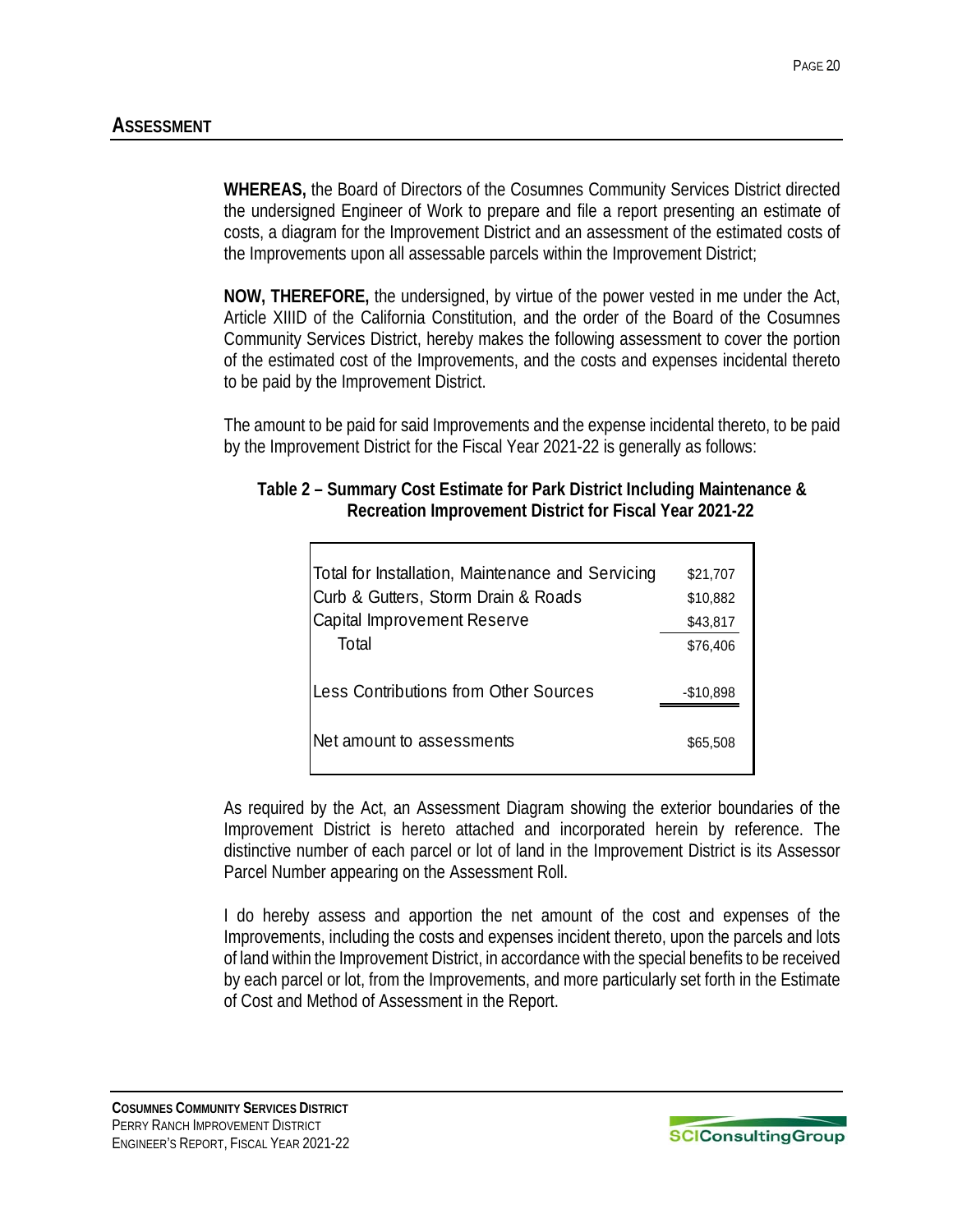The Assessment is made upon the parcels or lots of land within the Improvement District in proportion to the special benefits to be received by the parcels or lots of land, from the Improvements.

The Assessment is subject to an annual increase tied to the Consumer Price Index-All Urban Consumers for Northern California (San Francisco-Oakland-Hayward) as of February of each succeeding year (the "CPI").

The change in the CPI from February 2020 to February 2021 was 1.0871%. Therefore, the maximum authorized assessment rate for Fiscal Year 2021-22 is increased by 1.0871% which equates to \$102.40 per single family equivalent benefit unit in Benefit Zone A, \$112.64 in Benefit Zone B, and \$97.28 in Benefit Zone C. The estimate of cost and budget in this Engineer's Report proposes assessments for Fiscal Year 2021-22 at the rate of \$102.40 in Benefit Zone A \$112.64 in Benefit Zone B, and \$97.28 in Benefit Zone C, which is equal to the maximum authorized assessment rate.

Each parcel or lot of land is described in the Assessment Roll by reference to its parcel number as will be shown on the Assessor's Maps of the County of Sacramento for the Fiscal Year 2021-22. For a more particular description of the property, reference is hereby made to the deeds and maps on file and of record in the office of the County Recorder of the County.

I hereby will place opposite the Assessor Parcel Number for each parcel or lot within the Assessment Roll, the amount of the assessment for the Fiscal Year 2021-22 for each parcel or lot of land within the Improvement District.

Dated: April 22, 2021

Engineer of Work

By

John W. Bliss, License No. C052091



**COSUMNES COMMUNITY SERVICES DISTRICT**  PERRY RANCH IMPROVEMENT DISTRICT ENGINEER'S REPORT, FISCAL YEAR 2021-22

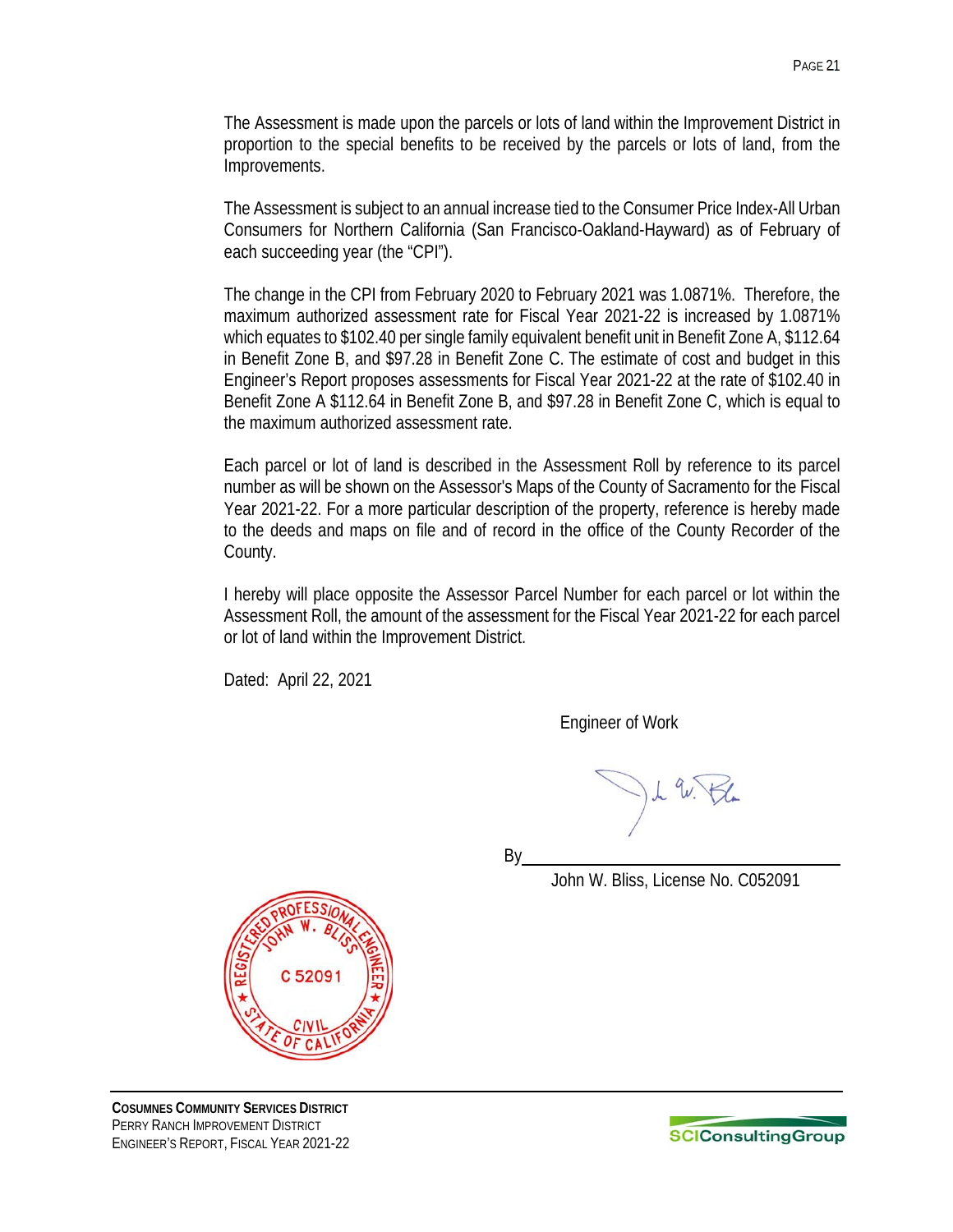#### **ASSESSMENT DIAGRAM**

The Improvement District includes all properties within the Perry Ranch area, as displayed on the following Assessment Diagram. The lines and dimensions of each lot or parcel within the Assessment District are those lines and dimensions as shown on the maps of the Assessor of the County of Sacramento, for Fiscal Year 2021-22, and are incorporated herein by reference, and made a part of this Diagram and this Report.



NOTE: REFERENCE IS HEREBY MADE TO THE MAPS AND DEEDS OF RECORD IN THE OFFICE OF THE ASSESSOR OF THE COUNTY OF SACRAMENTO FOR A DETAILED DESCRIPTION OF<br>THE LINES AND DIMENSIONS OF ANY PARCELS SHOWN HEREIN. THOSE MAPS SHALL

SECRETARY OF THE BOARD

AN ASSESSMENT WAS CONFIRMED AND LEVIED BY THE BOARD OF DIRECTORS OF THE COSUMNES COMMUNITY SERVICES DISTRICT ON THE LOTS, PIECES AND PARCELS OF LAND ON<br>THIS ASSESSMENT DIAGRAM ON THE CONTROLLY THE ROOM TO A 2000 THE PISCAL

SECRETARY OF THE BOARD

**Cosumnes Community Services District** Perry Ranch Assessment District **Assessment Diagram** 

Propared by SCI Consulting Group<br>4745 Mangels Blvd, Fairfield, CA 94534